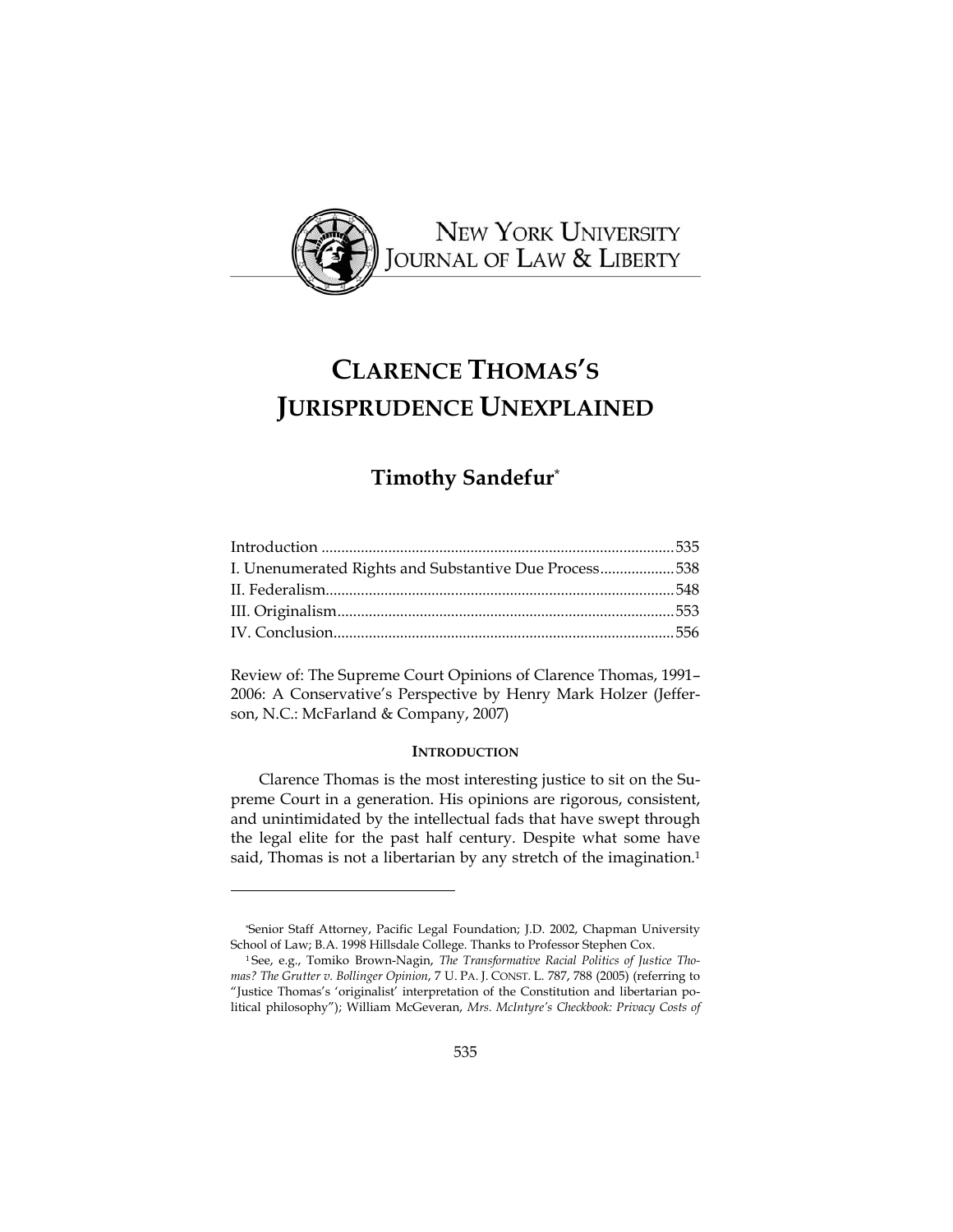As his recent memoir made absolutely clear,<sup>2</sup> Thomas is a religious conservative whose views on law and politics are deeply influenced by his Catholic faith and by historical tradition. Yet his decisions bear a certain affinity with libertarian views, in which he is quite conversant. His jurisprudence is probably best described in Scott Douglas Gerber's term, as "liberal originalism"<sup>3</sup>: a version of originalism closer to the Jeffersonian principles of individual liberty articulated in the Declaration of Independence than the "conservative originalism" associated with Robert Bork and others who deprecate Jeffersonian principles and cling to the "civic republicanism" interpretation of the American Revolution.4

Justice Thomas's decisions are therefore not only intrinsically interesting, but they also offer an opportunity to evaluate some of the controversies within the category of conservative jurisprudence. One looks to Henry Mark Holzer's book,<sup>5</sup> a revised edition of his earlier *The Keeper of the Flame: The Supreme Court Opinions of Justice Clarence* 

*Political Contribution Disclosure*, 6 U. PA. J. CONST. L. 1, 40–41 (2003) (referring to "libertarians such as Justices Thomas and Scalia and possibly Justice Kennedy"); Melvin Simensky, *Does the Supreme Court Have a "Liberal" or "Conservative" Intellectual Property Jurisprudence?: An Evening with Kenneth Starr & Martin Garbus*, 11 MEDIA L. & POL'Y 116, 139 (2003) ("Justice Thomas . . . is just decidedly libertarian."); Ernest A. Young, *Just Blowing Smoke? Politics, Doctrine, and the Federalist Revival After Gonzales v. Raich*, 2005 SUP. CT. REV. 1, 6 ("Justice Thomas's conservatism has shown a libertarian streak . . . ."). Probably most astonishing is Steven G. Calabresi's statement in Steven G. Calabresi, *The Libertarian-Lite Constitutional Order and the Rehnquist Court*, 93 GEO. L.J. 1023, 1044 (2005), that Justice Thomas's dissent in Lawrence v. Texas was "a libertarian statement . . . in opposition to anti-sodomy laws which he called silly," and takes his dissent as "evidence of the current libertarian bent of the Supreme Court"! To be fair, Justice Thomas has never described himself as a libertarian. See Interview by Bill Kauffman,with Clarence Thomas, Chairman, Equal Employment Opportunity Comm'n, in D.C. (Nov. 1987), reprinted in FREE MINDS & FREE MARKETS: TWENTY-FIVE YEARS OF REASON 142, 146 (Robert W. Poole, Jr. & Virginia I. Postrel eds., 1993) (Q: "So would you describe yourself as a libertarian?" A: "I don't think I can.")

<sup>&</sup>lt;sup>2</sup> CLARENCE THOMAS, MY GRANDFATHER'S SON: A MEMOIR (2007).<br><sup>3</sup> SCOTT DOUGLAS GERBER, TO SECURE THESE RIGHTS: THE DECLARATION OF INDEPENDENCE AND CONSTITUTIONAL INTERPRETATION 6 (1995). 4 *See generally* Timothy Sandefur, *Liberal Originalism: A Past for the Future*, 27 HARV.

J.L. & PUB. POL'Y 489 (2004).<br><sup>5</sup> Henry Mark Holzer, The Supreme Court Opinions of Clarence Thomas, 1991–2006: A CONSERVATIVE'S PERSPECTIVE (2007).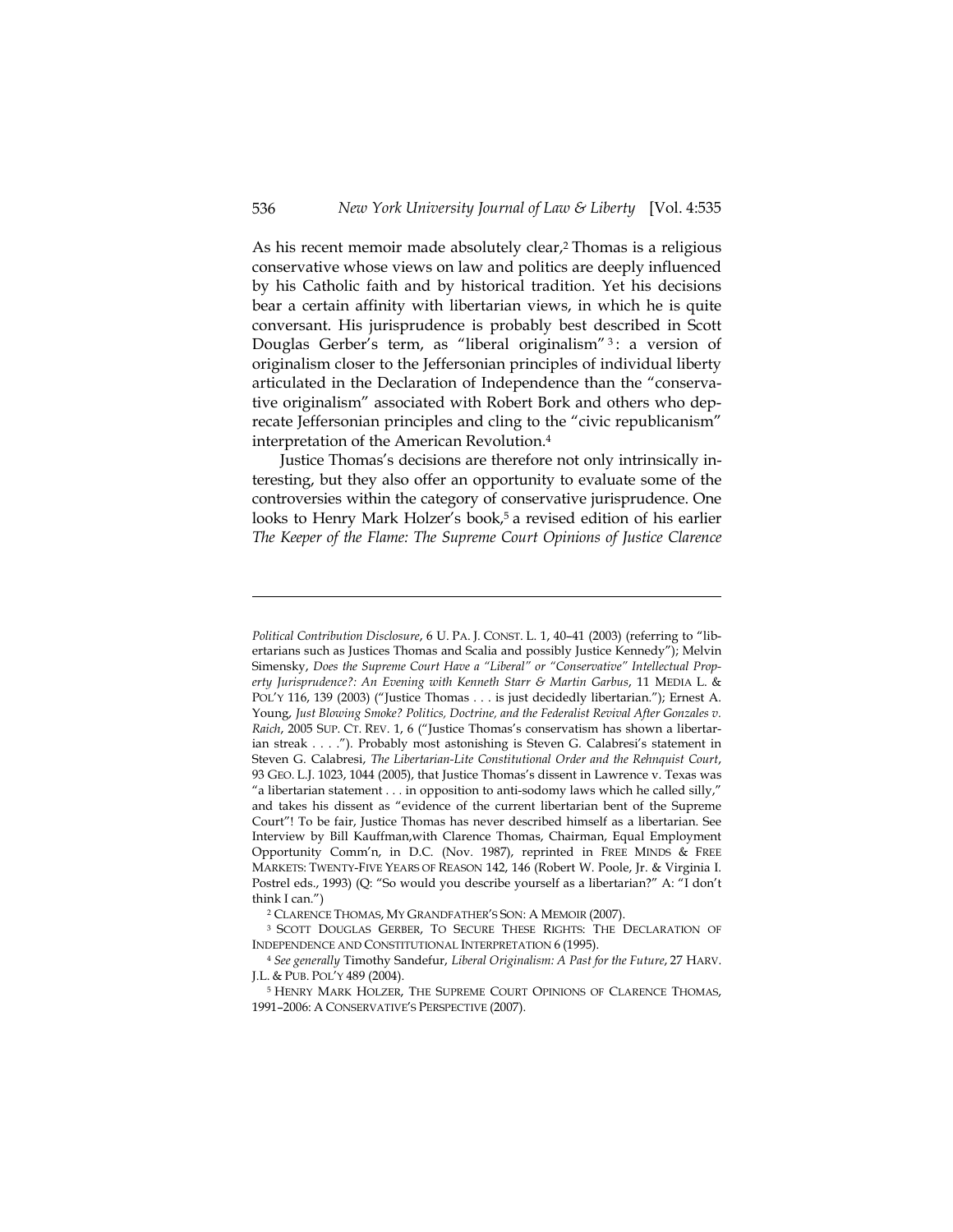*Thomas, 1991–2005,*6 with hopes that it will enlighten on these matters. Unfortunately, the book is not a scholarly work but a polemic, which employs the language and analysis of partisan debates. It is a superficial, uncritical, occasionally misleading *apologia* for Justice Thomas as "a formidable intellect and staunch defender of the Constitution."7 While that description is largely apt, Thomas's jurisprudence does have significant blind spots, which an objective analysis could profitably illuminate. Holzer's book lacks the necessary critical eye, and it appears that this is partly due to the fact that Thomas's errors are shared by Holzer himself. Although he started out as Ayn Rand's personal attorney, and published articles in her magazine, *The Objectivist*, Holzer is today a conservative, an opponent of abortion rights, an advocate of animal rights, and a defender of a vision of federalism and "judicial restraint" that at times elevates state power over liberty as a central constitutional value.8 Moreover, Holzer's uncritical defense of Thomas provides little insight to those already familiar with the broad outlines of the justice's views. Readers would be better served by other sources, such as Gerber's *First Principles: The Jurisprudence of Clarence Thomas*, which although now outdated, provides an enlightening comparison of Thomas's views with those of other conservatives such as Justice Antonin Scalia.9

In this review, I can focus only briefly on the subjects of unenumerated rights and substantive due process, federalism, and originalism. I hope to show how in each case, Holzer misses the bigger picture, and to explain how that failure is indicative of some of the weaknesses

<sup>6</sup> HENRY MARK HOLZER, THE KEEPER OF THE FLAME: THE SUPREME COURT OPINIONS OF JUSTICE CLARENCE THOMAS, 1991–2005 (2006).

<sup>7</sup> HOLZER, *supra* note 5, at 1. 8 *See, e.g.,* Henry Mark Holzer, *Barack Obama and Government-Mandated Infantcide [sic],*  NEW MEDIA JOURNAL, Sept. 19, 2008, http://www.newmediajournal.us/staff/h\_holzer/ 2008/09192008.htm (visited July 20, 2009); A.M. Lamey, *From Ayn Rand to Animal Rights: An Interview with Henry Mark Holzer*, SANS EVERYTHING, Oct. 24, 2007, http://sanseverything.wordpress.com/2007/10/24/from-ayn-rand-to-animal-rights-aninterview-with-henry-mark-holzer-2/ (visited Apr. 18, 2009).

<sup>9</sup> SCOTT DOUGLAS GERBER, FIRST PRINCIPLES: THE JURISPRUDENCE OF CLARENCE THOMAS (1999). Holzer claims that his book is "the first to examine Clarence Thomas's entire body of Supreme Court opinions," HOLZER, *supra* note 5, at 2, but he never cites Gerber's 1999 book which, although it did not purport to examine *all* of Thomas's decisions, did provide a critical and perceptive review of Thomas's work up to that time.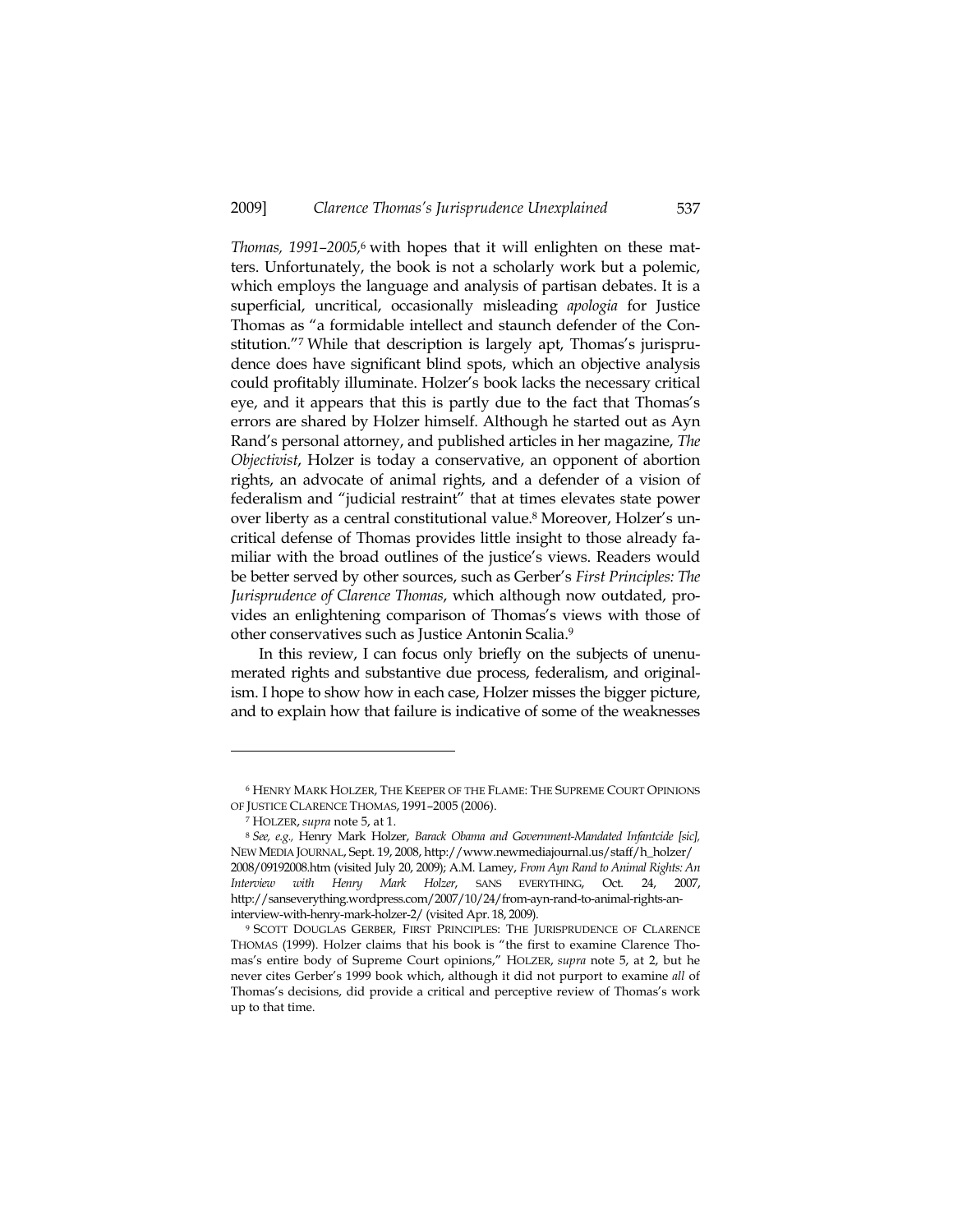of mainstream conservative jurisprudence. Mainstream conservatives could learn a great deal from Justice Thomas, if they apply a more critical eye to both his jurisprudence and their own.

## **I. UNENUMERATED RIGHTS AND SUBSTANTIVE DUE PROCESS**

One of Holzer's primary themes is the constitutional theory known as "substantive due process." This is the theory under which the Supreme Court has often invalidated state laws for violating the Fourteenth Amendment's Due Process Clause. That Clause declares that "no person" shall be "deprived of life, liberty, or property without due process of law,"10 and controversy continues to swirl around whether this language "bar[s] certain government actions regardless of the fairness of the procedures used to implement them."11 Since the Progressive Era, when criticisms of substantive due process theory began in earnest, its opponents have portrayed it as merely an excuse for judges to impose their personal political desires on states through strained interpretations. Its defenders point out that substantive due process is a longstanding theory resting on a solid theoretical framework.

However, in a manner common with conservative commentators, Holzer fails to provide any serious consideration of the meaning of substantive due process. He never mentions *Lochner v. New York*,<sup>12</sup> perhaps the most notorious of all substantive due process cases. Nor does he refer to *Loan Association v. Topeka*, <sup>13</sup> *Hurtado v. California*,14 nor Justice Stephen Field's dissent in *Munn v. Illinois*, 15 generally considered the three gateway decisions to the theory that only much later came to be called "substantive due process."16 Holzer instead starts his discussion with *Griswold v. Connecticut*, 17 a case which found that the Due Process Clause was violated by a state law forbidding doctors from advising married couples about contraception. The Court found that although the Constitution does not

<sup>10</sup> U.S. CONST. amend. XIV, § 1.

<sup>11</sup> Daniels v. Williams, 474 U.S. 327, 331 (1986).

<sup>12 198</sup> U.S. 45 (1905).

<sup>13 87</sup> U.S. (20 Wall.) 655 (1875).

<sup>14 110</sup> U.S. 516 (1884).

<sup>15 94</sup> U.S. 113 (1877) (Field, J., dissenting).

<sup>16</sup> *See* G. EDWARD WHITE, THE CONSTITUTION AND THE NEW DEAL 241–48 (2000).

<sup>17 381</sup> U.S. 479 (1965).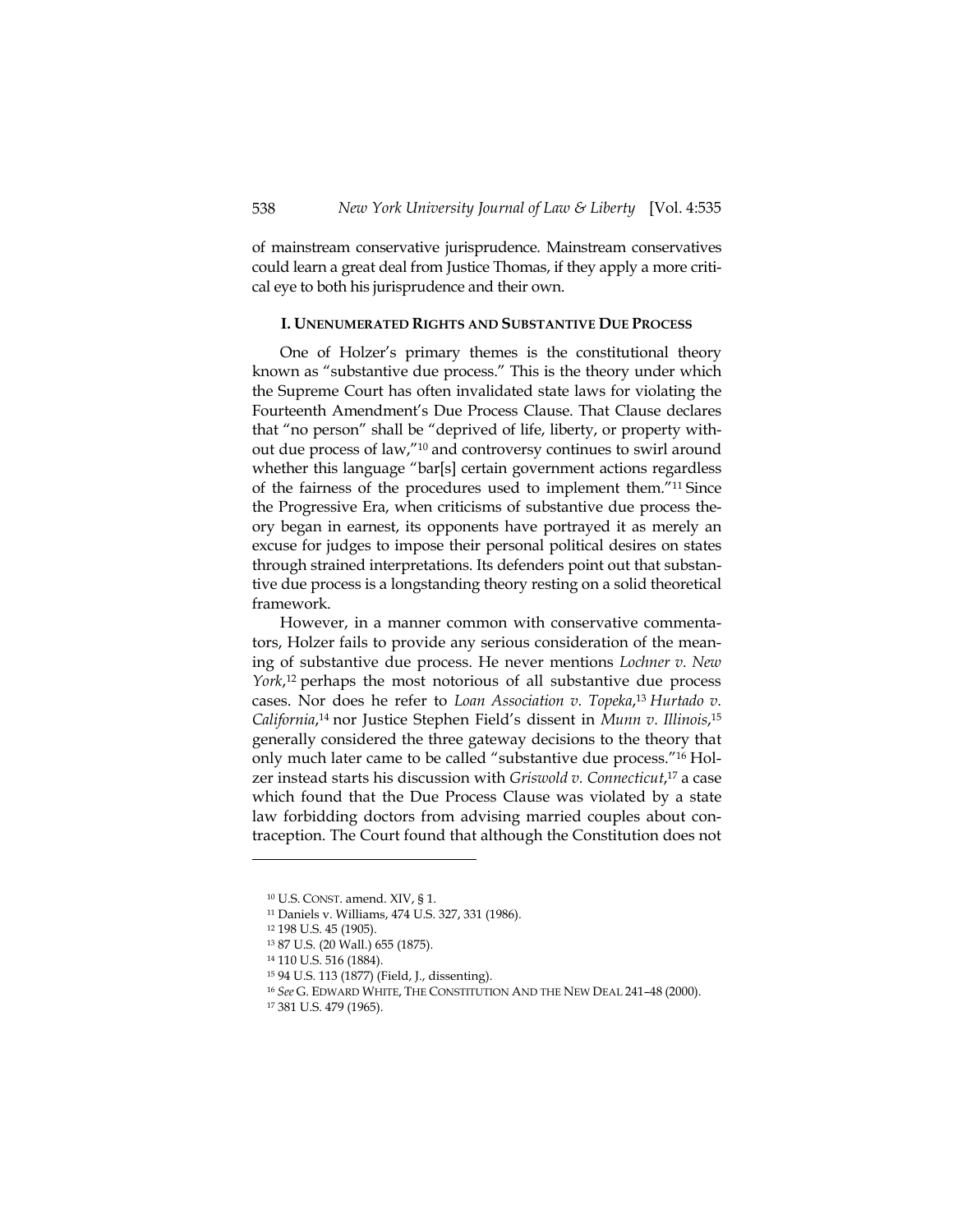specifically protect the right of married couples to make intimate decisions without interference by the state, the Bill of Rights taken as a whole necessarily implies the existence of a zone of privacy which includes such a right. In the Court's words, this zone of privacy is formed by "penumbras," or shadows, that "emanate" from the specific guarantees of the Constitution.18

To focus on *Griswold* is a misleading way to approach this subject. *Griswold* is an easier target than its predecessors in the substantive due process tradition, given its eccentric language and the hypocrisy of its author, Justice William Douglas (who showed far less respect for such explicit constitutional guarantees as property rights). By attacking substantive due process theory through the relatively vulnerable *Griswold* opinion, Holzer evades more complex theoretical questions, and settles instead for repeating the hoary conservative myth that the theory is merely "a tool-for-all seasons" by which judges can "invent some constitutional peg on which to hang their hats, some hitherto unknown 'fundamental right,'" so as to nullify laws that they personally dislike.19

This is a caricature of a vital constitutional theory, a theory supported by a strong logical argument and at least a century and a half of compelling precedent. Substantive due process holds that certain enactments by legislatures are void because they lack either the formal or substantive ingredients necessary to qualify such enactments as "law." This point is easy enough to understand when a bill lacks the *formal* ingredients of law: imagine, for example, a bill passed by both houses of Congress but not signed by the president. Were the police to enforce this "law" by arresting people, those people would naturally protest because the bill had not been validly enacted, and was therefore not "law." It might be called a *bill*, or a *resolution*, or a *declaration*, or a *pronunciamiento*, but it could not be a *law*. Therefore, for people to be arrested pursuant to it would mean that they had been "deprived" of their "liberty" without "due process *of law.*"20

<sup>18</sup> *Id.* Holzer appears to have changed his views with regard to *Griswold*. In 1967, he referred to the case as having "released a powerful freedom fighter in [the Supreme Court's] midst." Henry Mark Holzer, *The Constitution and The Draft (Part II)*, 6 THE OBJECTIVIST 361, <sup>365</sup> (1967). 19 HOLZER, *supra* note 5, at 134.

<sup>20</sup> KERMIT ROOSEVELT, THE MYTH OF JUDICIAL ACTIVISM 120–21 (2006).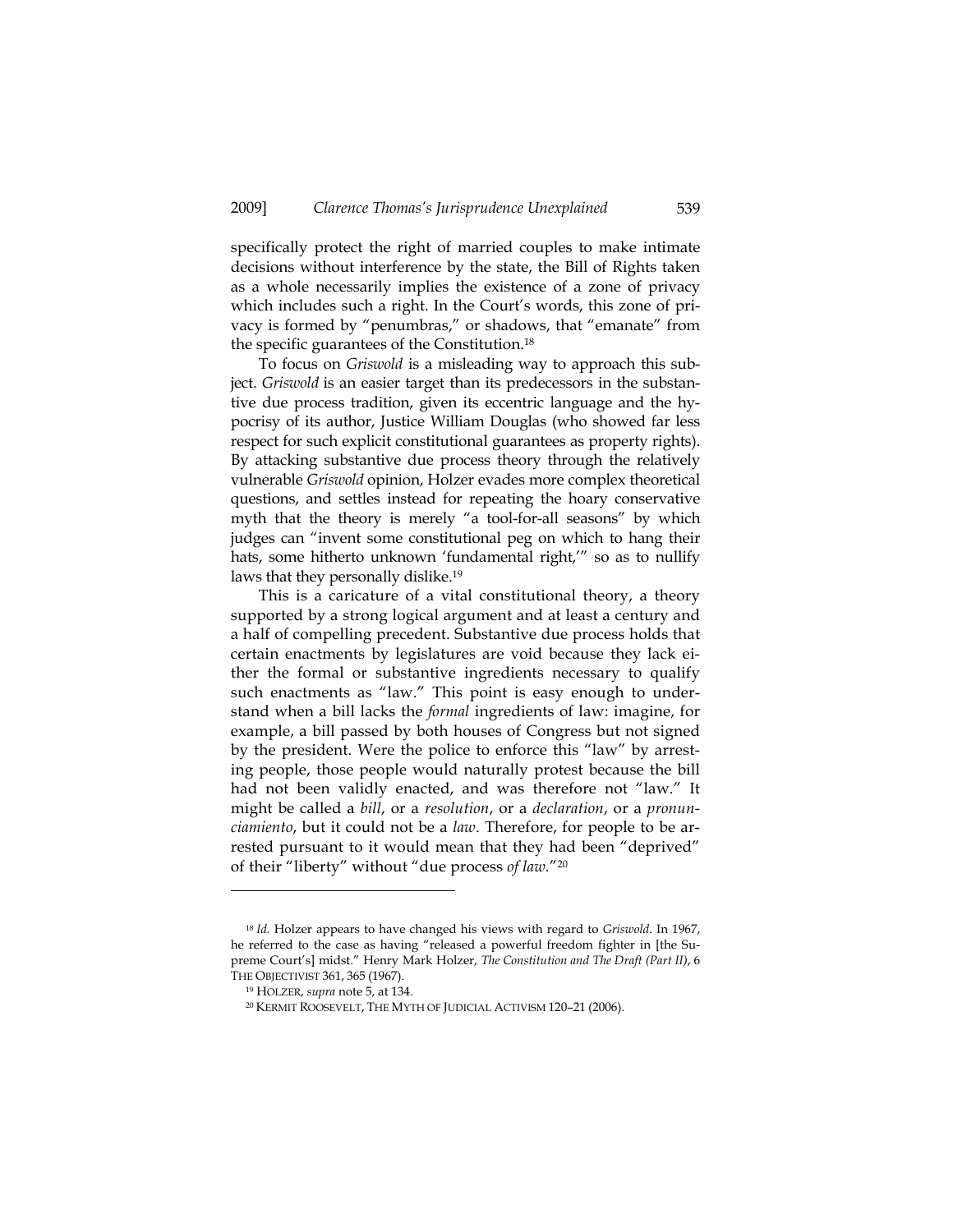But the same analysis applies when a legislative enactment lacks the *substantive* elements of law, as when it exceeds the legislature's constitutional authority. For example, the First Amendment prohibits Congress from making any law establishing religion.21 Were Congress to pass a bill declaring the United States to be a Christian nation, such a purported "law," even if satisfying every *formal* requirement, would exceed Congress's authority and would therefore still not qualify as a *law*. The term "law" is reserved for those Congressional enactments that are consistent with Congress's constitutional authority in both the formal and substantive dimensions. And, once again, any person arrested pursuant to such an enactment would rightly object that he was being deprived of liberty without due process *of law*. The *content* of legislation, therefore, can disqualify a legislative enactment from status as "law" just as easily as can any *formal* inadequacies. This is what Justice Field meant when he wrote that the Constitution "deals with substance, not shadows. Its inhibition[s are] levelled [sic] at the thing, not the name. It intended that the rights of the citizen should be secure against [certain usurpations] by legislative enactment, under any form, however disguised. *If the inhibition[s] can be evaded by the form of the enactment, [their] insertion in the fundamental law was a vain and futile proceeding*."22

Substantive due process recognizes the fact that mere enactment by a legislature is not sufficient to validate an item as "law."23 It is not enough, therefore, for critics simply to cast aspersions on the theory, or reject it out of hand as mere politics. That would be the straw man

<sup>&</sup>lt;sup>21</sup> U.S. CONST. amend. I<br><sup>22</sup> Cummings v. Missouri, 71 U.S. (4 Wall.) 277, 325 (1866) (emphasis added).

<sup>&</sup>lt;sup>23</sup> In fact, "procedural due process" — the universally accepted notion that the government must take certain *procedural* steps before it may deprive a person of life, liberty, or property—is merely a subset of substantive due process, since it is the *content* of the procedures which determines whether they are the sort of procedures that are "due." This is for the simple, Aristotelian reason that a means can also be an end. Procedural steps (such as fair hearings before unbiased judges) are also ends, and contain content (such as the judge's lack of bias). Thus the procedural hearing is itself a substantive guarantee. This overlap is overlooked by those, including Justice Thomas, who support procedural due process guarantees but not the theory of substantive due process. In fact, to endorse procedural protections while denying substantive limits on government authority is to beg the question: to say that a fair *proceeding* is one with an "unbiased" judge is to endorse a *substantive* protection, and therefore to endorse the theory of substantive due process.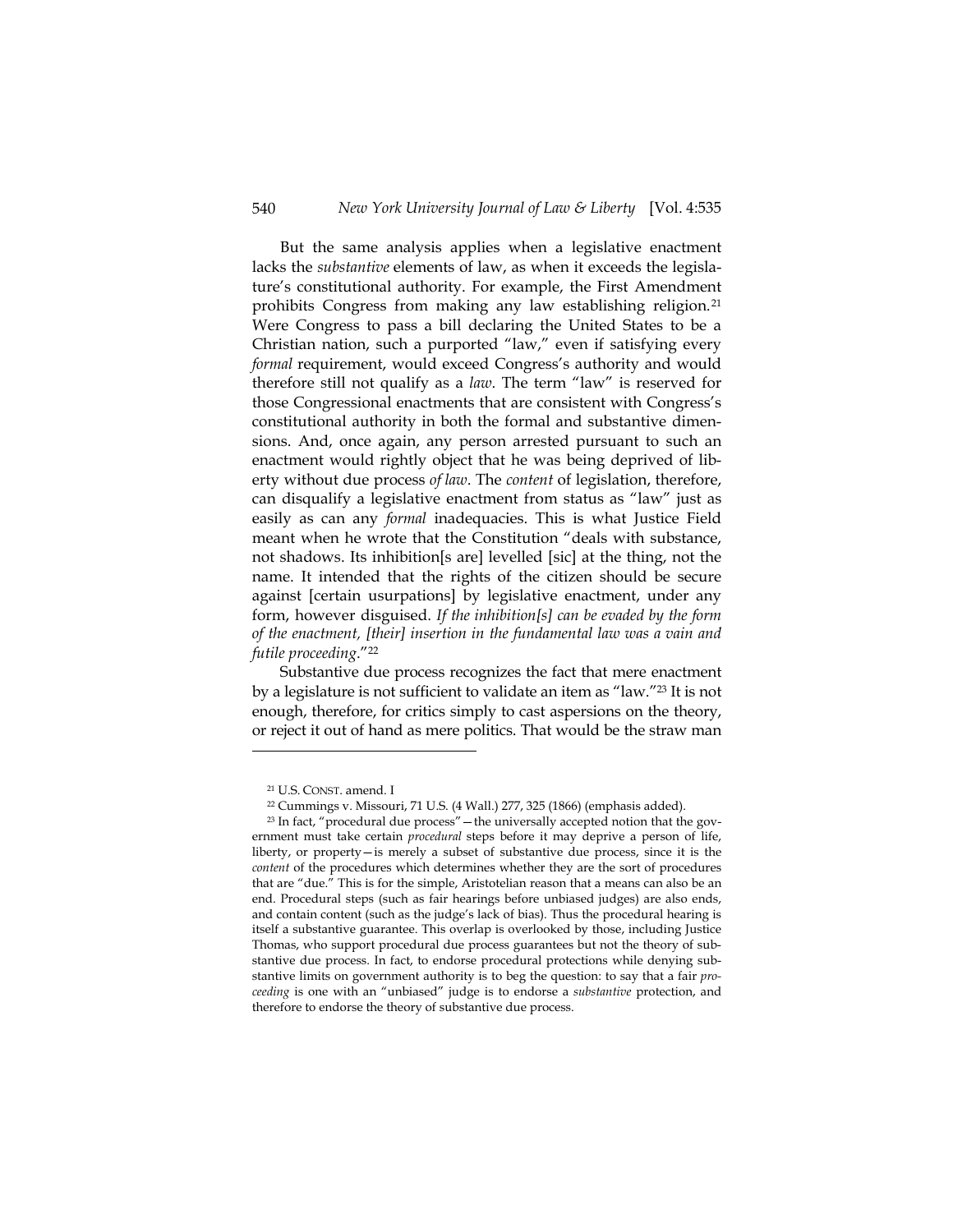fallacy. Yet Holzer not only fails to put forth an honest assessment of the position he criticizes, he also dismisses *Griswold* and other privacy cases by reference to the Tenth Amendment, which reserves to the states all those powers which are not denied to them by the Constitution.24 In Holzer's view, the Tenth Amendment reserves matters such as abortion or privacy to be dealt with by state governments, and the Supreme Court has exceeded its authority and frustrated the alleged right of a state's voters to determine their state law.25 But this argument begs the question. If a state law violates the Due Process Clause, that means that it *is* "prohibited by [the Constitution] to the States," and therefore cannot be among the powers reserved to the states by the Tenth Amendment.

To put all this theory into practice, consider the Court's decision in *Lawrence v. Texas*,<sup>26</sup> invalidating a state law criminally punishing homosexual sodomy between consenting adults in the privacy of their own bedrooms. Under this statute, armed agents of the state could and did storm into private homes and tear innocent citizens from the arms of their loved ones, merely because other people were offended at the thought that homosexual sex might be taking place somewhere. Mr. Lawrence appealed his criminal conviction and the Supreme Court held the law substantively unconstitutional in an opinion that unfortunately lacks the clarity and theoretical consistency to which the justices ought to aspire.27

Nevertheless, the outcome was correct as a matter of substantive due process theory. One of the features distinguishing laws from mere pronouncements is that the former are enacted to protect individuals or the public generally from harms, or to provide public

<sup>24</sup> U.S. CONST. amend. X.

<sup>25</sup> *See* HOLZER, *supra* note 5, at 36–41 . 26 539 U.S. 558 (2003).

<sup>27</sup> Most potentially confusing is the majority's failure to work the case into the existing scheme of standards of review. *See Lawrence*, 539 U.S. at 586 (Scalia, J., dissenting). Whether one accepts that scheme or not, the fact that the majority neither seeks to reconcile its holding with that scheme nor to explain the current scheme's inadequacies renders that decision a vulnerable outlier. As to clarity, the majority's vague reference to "defin[ing] one's own concept of existence, of meaning, of the universe, and of the mystery of human life," id. at 574, rather than to the simple, widely understood right to pursue happiness while respecting others' right to do the same, made the decision appear unserious.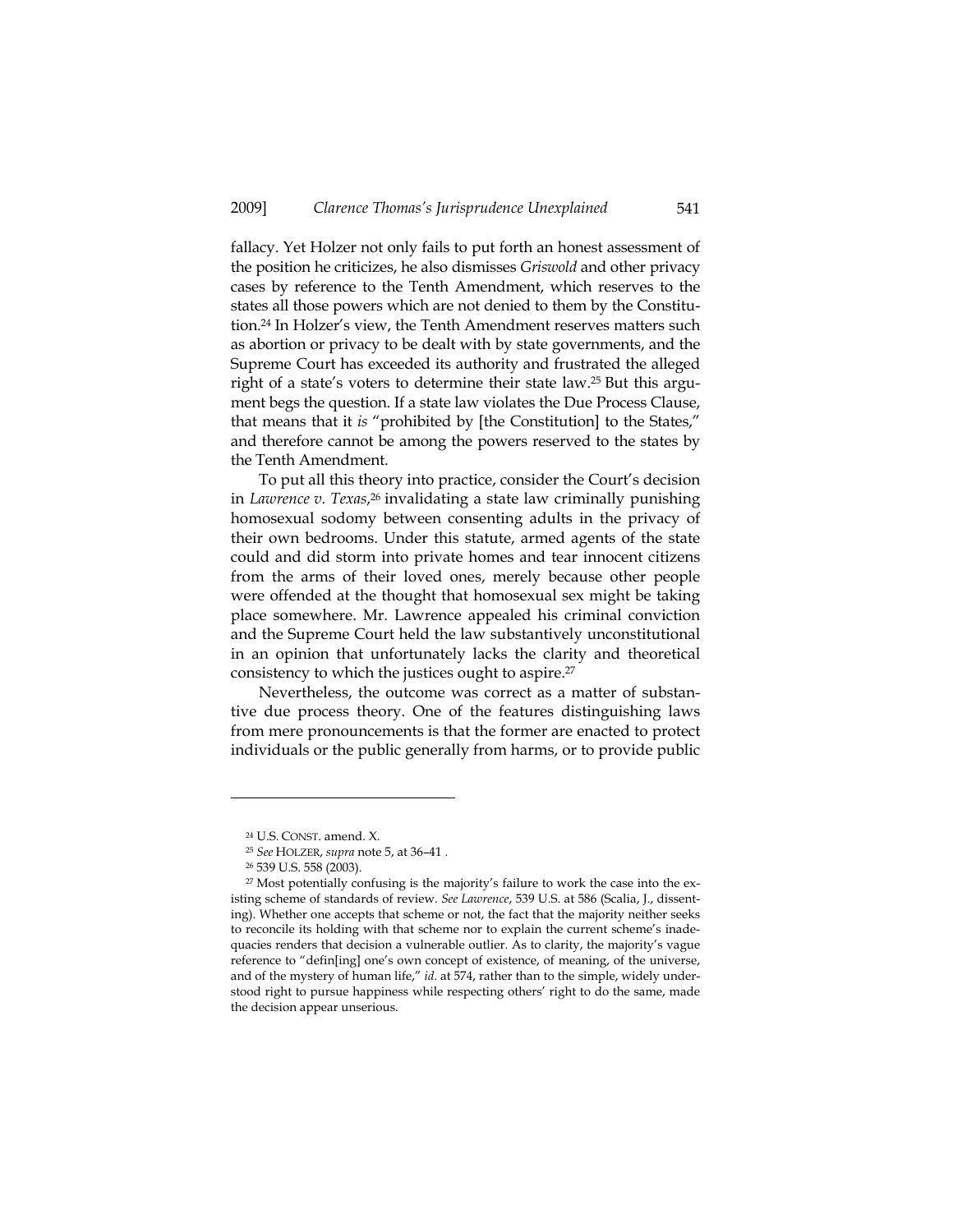goods for the people in society.28 For an enactment to qualify as a *law*, therefore, it must contain, among other things, an element of generality.29 Enactments proscribing rape, for example, are *laws* because they protect individuals from harm, and apply generally to all cases falling within their scope. Enactments which tax the public in order to provide public roads are also laws, because they are generally applicable, and do not confer special benefits or impose special burdens on particular individuals. A statute enacted out of mere spite—designed simply to impose a burden on a disfavored class for the sole reason that the target class is politically unpopular—is not a law; it is merely an arbitrary use of force.<sup>30</sup> And an enactment proscribing private acts by consenting adults—acts which have no repercussions on the general public—merely because knowledge of the existence of such acts offend the sensibilities of others, lacks the elements of generality, or a rational connection to public health and safety, that are required before an enactment can qualify as a "law." Without these elements, the Texas sodomy statute was instead a mere enactment—a spiteful persecution aimed at an unpopular minority.31 As the Supreme Court put it in *Loan Association v. Topeka*: "This is not legislation. It is a decree under legislative forms."32

Although there is no question that most of the Constitution's authors, and the authors of the Fourteenth Amendment, looked

 $^{28}$  F.A. HAYEK, LAW, LEGISLATION AND LIBERTY: THE POLITICAL ORDER OF A FREE PEOPLE  $86\text{--}87$  (1981).

<sup>&</sup>lt;sup>29</sup> See generally H. L. A. HART, THE CONCEPT OF LAW (1960).

<sup>30</sup> *See generally* Cass R. Sunstein, *Naked Preferences and the Constitution*, 84 COLUM. L. REV. 1689 (1984). One example would be the San Francisco Queue Ordinance, enacted in the late nineteenth century, which specified that any person sent to the city jail would have his hair cut short. This law might seem as a sanitary measure, but in fact it was enacted as a spiteful measure to cut off the long braided queues of Chinese workers, who were a persecuted minority in California at the time. JEAN PFAELZER, DRIVEN OUT: THE FORGOTTEN WAR AGAINST CHINESE AMERICANS 75 (2007). The law was held unconstitutional in *Ho Ah Kow v. Nunan*, 12 F. Cas. 252 (D. Cal. 1879).

<sup>31</sup> *See also* Peter Cicchino, *Reason and the Rule of Law: Should Bare Assertions of 'Public Morality' Qualify as Legitimate Government Interests for the Purposes of Equal Protection Review?*, 87 GEO. L.J. 139, 178 (1998) ("bare public morality arguments support the legal enforcement of private bias, casting lawmaking as a kind of Nietzschean struggle of will, with various moral interest groups trying to gain legal enforcement of their beliefs without having to give reasons for those beliefs other than saying, 'we believe it'").

<sup>32 87</sup> U.S. (20 Wall.) 655, 664 (1875).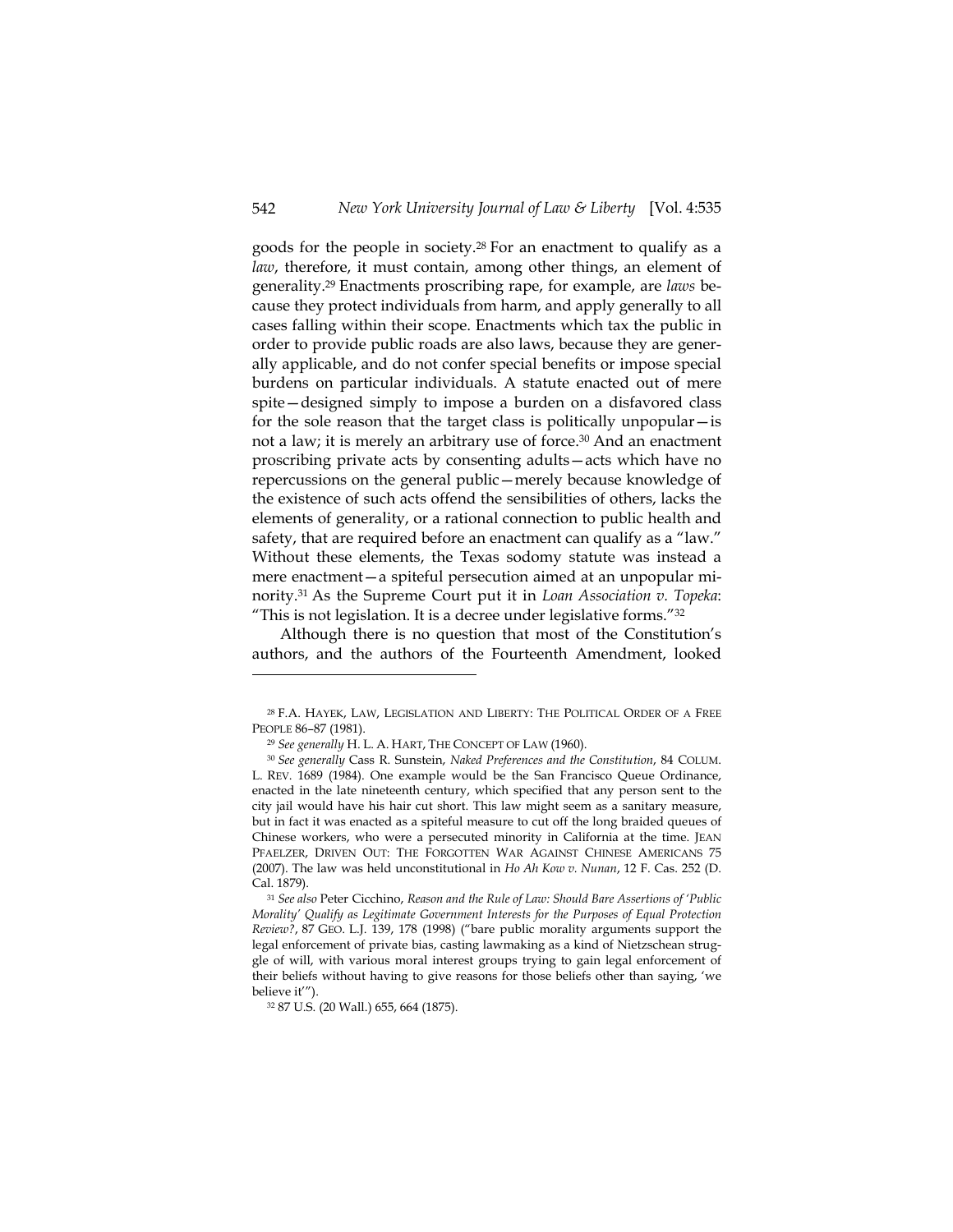upon homosexuality with disdain and may have believed in its criminal proscription, the fact remains that such laws lack an objective constitutional or political basis and are instead leftovers from an era of ignorance and bigotry which our predecessors had at least the wisdom to repudiate in the abstract, whatever their failings in practice.33 As Justice Breyer has put it, "a record of inconsistent historical practice is too weak a lever to upset . . . principle."34 The principle involved, however, is the protection of individual freedom. While Holzer ridicules "a 'liberty' or 'privacy' right"35 in constitutional law which he claims has "*not a shred of constitutional precedent or other authority,*"36 the text of the Fourteenth Amendment expressly prohibits the government from depriving persons of "liberty . . . without due process of law," and "liberty" denotes an indefinite and broad array of potential acts. Indeed, as Holzer notes, the Ninth Amendment also protects an undefined swath of rights, including ones not explicitly specified in the Bill of Rights.37 It is perplexing that Holzer would (rightly) use this Amendment as a textual basis for declaring "obscenely intolerable wrong[s] and ugly blemish[es] on our nation" (including the long-standing practice of

<sup>33</sup> *Cf.* HARRY V. JAFFA, CRISIS OF THE HOUSE DIVIDED 158 (University of Chicago Press, 1982) (1959) ("[M]en in 1776 subscribed to propositions which had consequences of which they were not fully aware and which they may not have accepted if they had been aware of them. That Jefferson intended the Declaration, or the philosophy it expressed, to have far more drastic consequences than were possible in 1776 is hardly open to question. And if the intention of the legislator is the law, then did not the historical meaning of the Declaration comprehend also its historic mission, and was not that mission the attainment as well as the promise of equality?").

<sup>34</sup> McCreary County v. ACLU of Ky., 545 U.S. 844, 879 n.25 (2005). As Tara Smith has explained, the mere fact that the authors of the Constitution's conceptual language may have been ignorant of the actual concretes subsumed by that concept does not mean that the Constitution fails to apply to those concretes; thus the fact that the framers may not themselves have understood the "liberty" mentioned in the Constitution to have included private, adult, consensual, homosexual acts, is actually irrelevant: the term does objectively include such acts and they therefore do enjoy constitutional protection. *See* Tara Smith, *Why Originalism Won't Die—Common Mistakes in Competing Theories of Judicial Interpretation,* 2 DUKE J. OF CONST. L. & PUB. POL'Y 159, <sup>211</sup> (2007). 35 HOLZER, *supra* note 5, at 139.

<sup>&</sup>lt;sup>36</sup> *Id.* at 22.<br><sup>37</sup> See generally Randy E. Barnett, *The Ninth Amendment: It Means What It Says,* 85 TEX. L. REV. 1 (2006).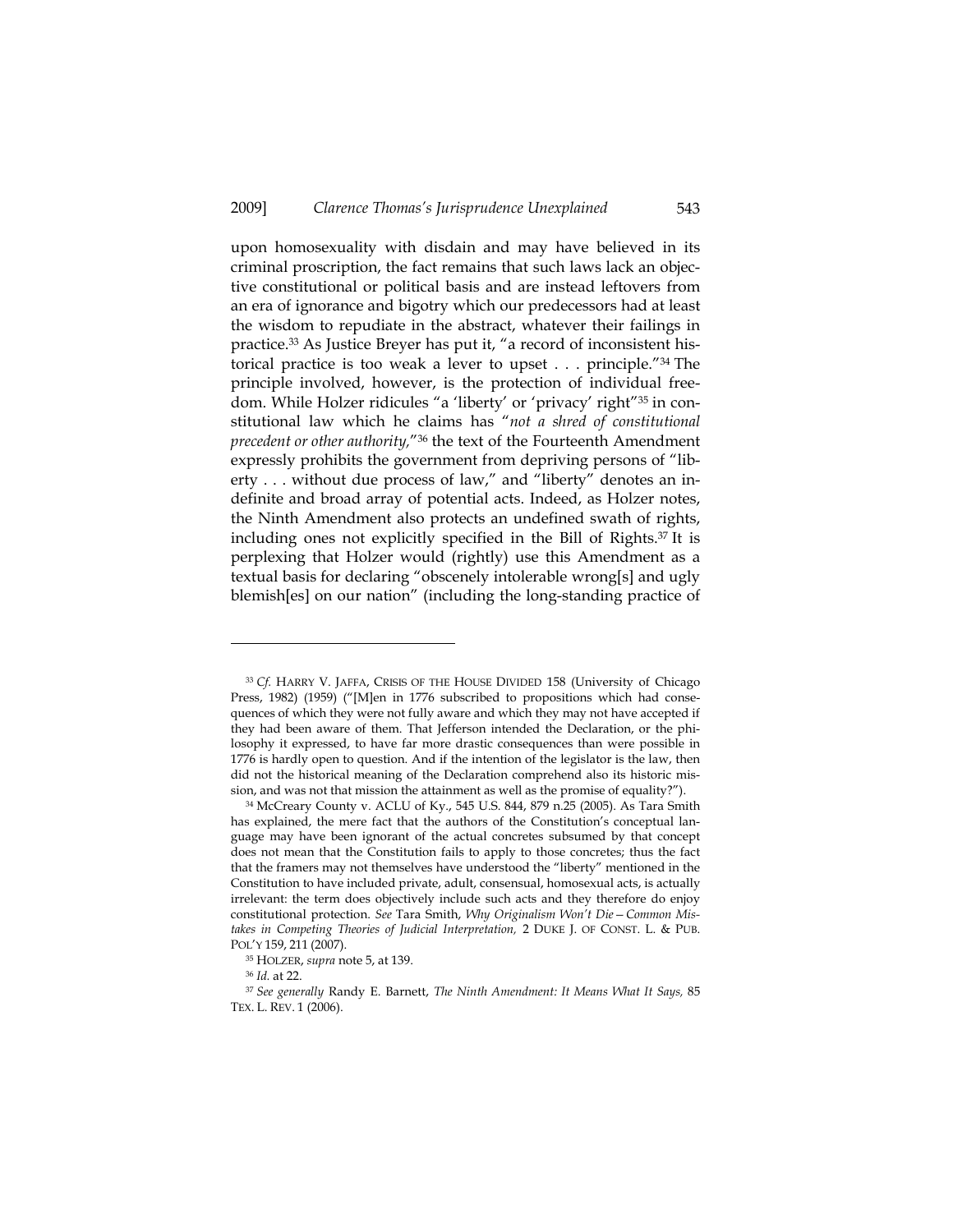segregation) to be unconstitutional,<sup>38</sup> while simultaneously criticizing the *Lawrence* decision for allegedly "cook[ing] up" individual rights "in a social science laboratory."39

This analysis eluded Justice Thomas, and it eludes Holzer. Thomas dissented in *Lawrence*, on the grounds that while he personally would never endorse such a law, it nevertheless intruded on no federally protected right.40 His two-paragraph opinion was silent as to the meaning of the Due Process Clause,<sup>41</sup> but concluded that homosexual sex was not one of the acts included in the "liberty" protected by the Constitution because there is no constitutional right of privacy.42 Holzer praises Thomas's superficial dissent, on the grounds that "Texas had a constitutional right to enact" the law in question, because state laws should be invalidated "*only if [they] violate[] a provision of the federal Constitution, fairly interpreted according to its text and originalist principles*."43 But, as we have seen, the Texas statute did precisely that, because it deprived people of one of their liberties, but lacked the elements that would have qualified it as a "law."44

One can defend the Texas law only in one of two ways: by denying that private adult consensual sexual acts are among the indefinite number of "libert[ies]" protected in the Constitution, or by

<sup>38</sup> HOLZER, *supra* note 5, at 164 n.16. 39 *Id.* at 139.

<sup>40</sup> Lawrence v. Texas, 539 U.S. 558, 605–06 (2003) (Thomas, J., dissenting).

<sup>41</sup> *Id.* Thomas, unfortunately, has never carefully discussed the theory of substantive due process, and has treated it dismissively, either contending that it is an "oxymoron," United States v. Carlton, 512 U.S. 26, 39 (1994), or held that it is basically a historical accident. According to this narrative, after the Supreme Court essentially erased the Privileges or Immunities Clause from the Fourteenth Amendment in *The Slaughterhouse Cases,* 83 U.S. (16 Wall.) 36 (1873), the justices turned to the Due Process Clause as a substantive guarantor of individual rights under the Constitution. But while this theory has outspoken advocates, it is historically false. The Due Process Clause was understood to have a substantive dimension at the time that the Amendment was written, and while later courts did employ the Clause in ways that the Privileges or Immunities Clause would have been used had it not been for the *Slaughterhouse* calamity, it is not true that the Due Process Clause served as a mere substitute for the Privileges or Immunities Clause.

<sup>42</sup> *Lawrence*, 539 U.S. at 605–06 (Thomas, J., dissenting). 43 HOLZER, *supra* note 5, at 139. Note the question-begging nature of the phrase "fairly interpreted." Does anyone advocate a jurisprudence based on "unfair" inter-

pretations? 44 *See also* Glenn Harlan Reynolds, *Sex, Lies and Jurisprudence: Robert Bork,* Griswold*, and the Philosophy of Original Understanding*, 24 GA. L. REV. 1045 (1990).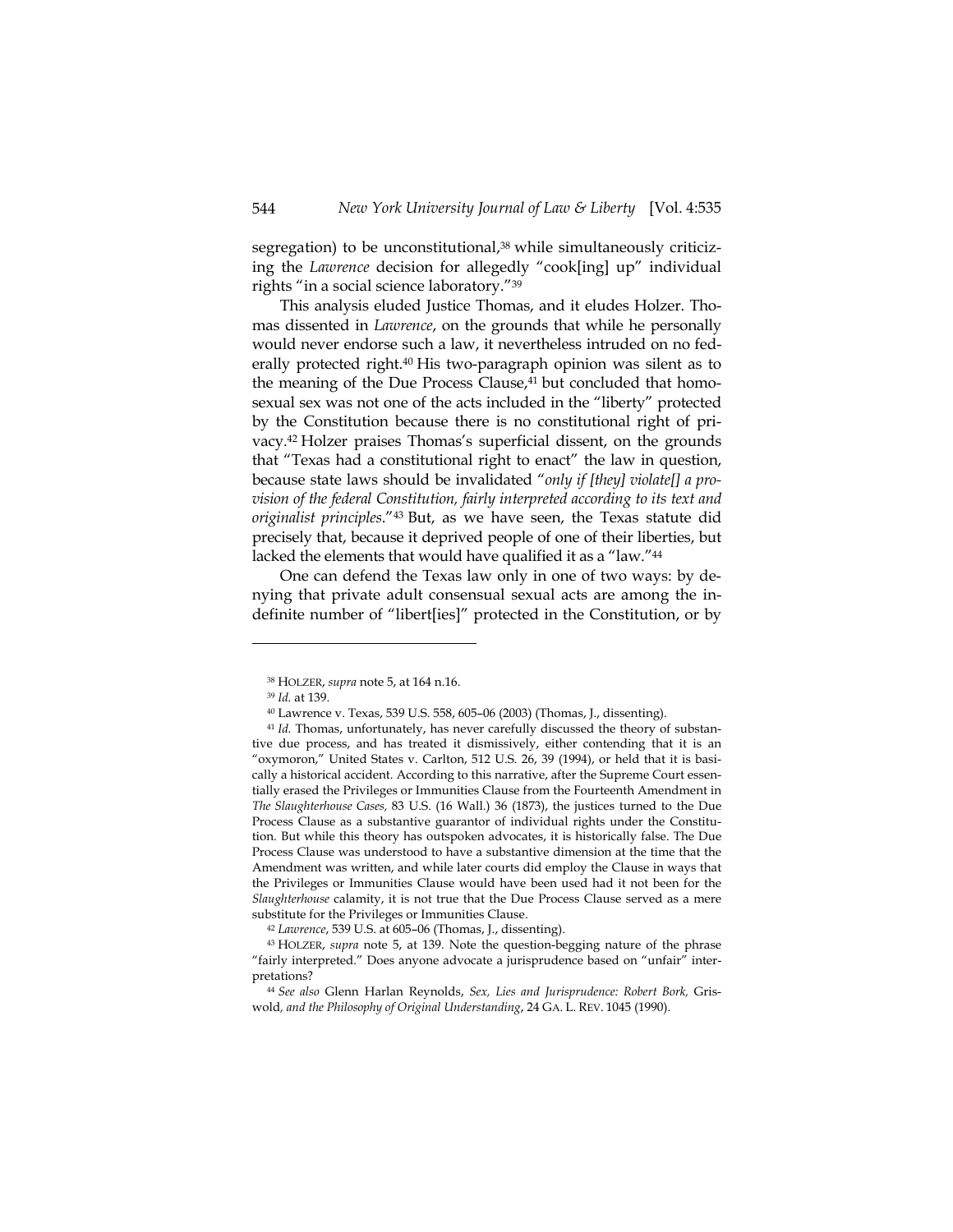demonstrating that the Texas statute did contain such elements as generality and protection of the public which are required for a legislative enactment to qualify as a law. The latter was obviously not the case, since it proscribed wholly private activity. The former is the position only of the positivist, who holds that the Constitution protects only the rights explicitly specified in the Constitution, and that anything enacted by a legislature is *ipso facto* law; yet Thomas is not a positivist. His opinion in *Lawrence* is therefore unsatisfying and inconsistent with his basic jurisprudential framework.

Perhaps a word is in order here on the "right to privacy." This term is a highly misleading neologism formulated by Justice Louis Brandeis, an enthusiastic collectivist whose antagonism toward economic liberty and private property rights led him into some severe theoretical conflicts. 45 As even contemporaneous observers noted, Brandeis had a hard time formulating a critique of classical liberalism that would not also swallow up other kinds of rights which he did value, $46$  and in fact he was never able to do so. Instead, he made do with an argument that degraded private property and economic freedom,<sup>47</sup> but simultaneously put value on the "right to be let alone" as "the most comprehensive of rights and the right most valued by civilized men."48 The problem is that *all* rights are, by definition, "rights to be let alone," or to make private decisions without interference by the public. The term "right of privacy" is therefore essentially redundant and purposeless, except that it serves to obfuscate the connection between those rights (usually political-participation rights like speech, press, or suffrage) which progressives like Brandeis valued, and those rights they considered worthless (property, economic freedom).

In this sense, the idea of a "right of privacy" deserves criticism, but not, as Holzer would have it, because such a right imposes too many restrictions on government; on the contrary, the problem with the term is that it is not comprehensive enough to ensure respect for the full measure of individual rights. Holzer asserts that the alleged

<sup>45</sup> *See* Amy Peikoff, *Beyond Reductionism: Reconsidering the Right to Privacy*, 3 N.Y.U. J.L. & LIBERTY 1, <sup>40</sup> (2008). 46 ALPHEUS THOMAS MASON, BRANDEIS AND THE MODERN STATE 206 (1936).

<sup>47</sup> *See, e.g.*, Truax v. Corrigan, 257 U.S. 312, 376 (1921); Duplex Printing Press Co. v. Deering, 254 U.S. 443, 488 (1921).

<sup>48</sup> Olmstead v. United States, 277 U.S. 438, 478 (1928).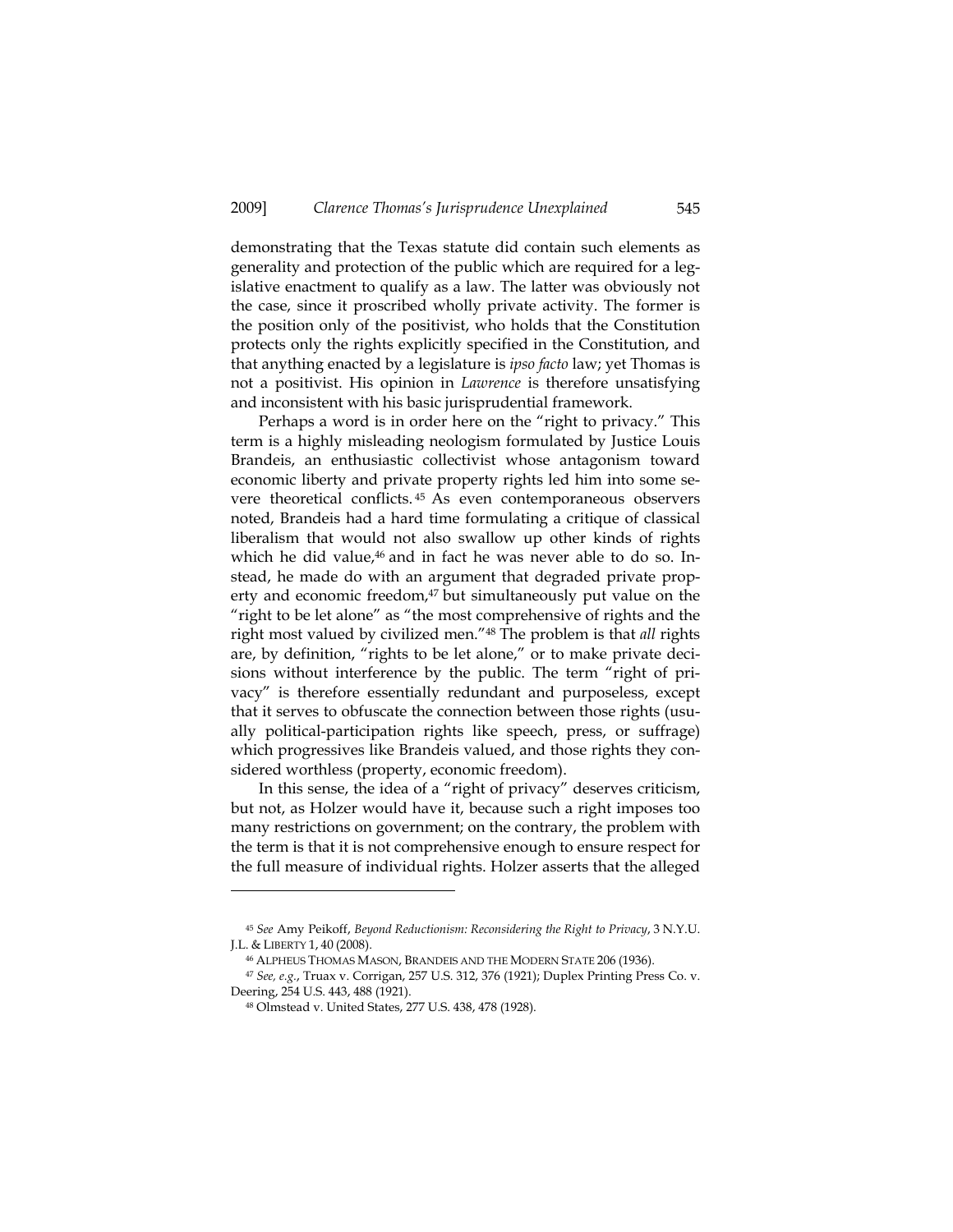"manufacturing [of] dangerous ersatz 'rights'" has "tremendous moral, social, economic, and political costs,"49 but he fails to make the case for this assertion, except in a passage describing the nauseating practice of partial birth abortion. Even assuming that pure physical revulsion can establish Holzer's case that this practice is a "moral cost" attributable to an expansive interpretation of the word "liberty" in the Constitution, Holzer fails to compare these consequences to the costs of an overly *restrictive* interpretation of these clauses. In fact, as I have argued, the costs of construing liberty too broadly are vastly outweighed by the costs of construing it too narrowly.50 The latter is, alas, all too common thanks to the judiciary's practice of presuming the validity of laws in all but rare circumstances—a practice which is a legacy of the Progressive Era assault on individual rights, and one which Holzer appears to endorse.

In fact, Holzer's attack on privacy rights is aligned with those Progressive Era thinkers like Oliver Wendell Holmes who viewed Brandeis as overly protective of individual freedom.<sup>51</sup> Brandeis was a dualist, whose "right of privacy" drew an untenable distinction between protected "privacy" in the "personal" sphere while deferring to government control over "public" matters including economics. For Holzer to criticize the right of privacy for unduly restricting the ambit of government is to ally himself with the most authoritarian strands of the Progressive legacy—with those who argue that freedom is merely the exception to the general rule of government control.52 Whatever the merits of this view, it is certainly not "originalist."53

Holzer's hostility to the "manufacturing" of "dangerous ersatz 'rights'"54 raises problems elsewhere in the book. In his discussion of the Fourteenth Amendment's Privileges or Immunities Clause, he quickly skims over Thomas's view that courts *ought* to protect

<sup>&</sup>lt;sup>49</sup> HOLZER, *supra* note 5, at 8.<br><sup>50</sup> Timothy Sandefur, *The Wolves and the Sheep of Constitutional Law: A Review Essay* 

*of Kermit Roosevelt's* The Myth of Judicial Activism, 23 J.L. & POL. 1, 30–33 (2007). 51 *See, e.g.*, SAMUEL J. KONEFSKY, THE LEGACY OF HOLMES AND BRANDEIS 237–43 (1961). 52 *See* Sandefur, *Wolves and Sheep, supra* note 50, at 16–17.

<sup>53</sup> *See generally* RANDY E. BARNETT, RESTORING THE LOST CONSTITUTION (2003); HARRY V. JAFFA, STORM OVER THE CONSTITUTION (1999).

<sup>54</sup> HOLZER, *supra* note 5, at 8.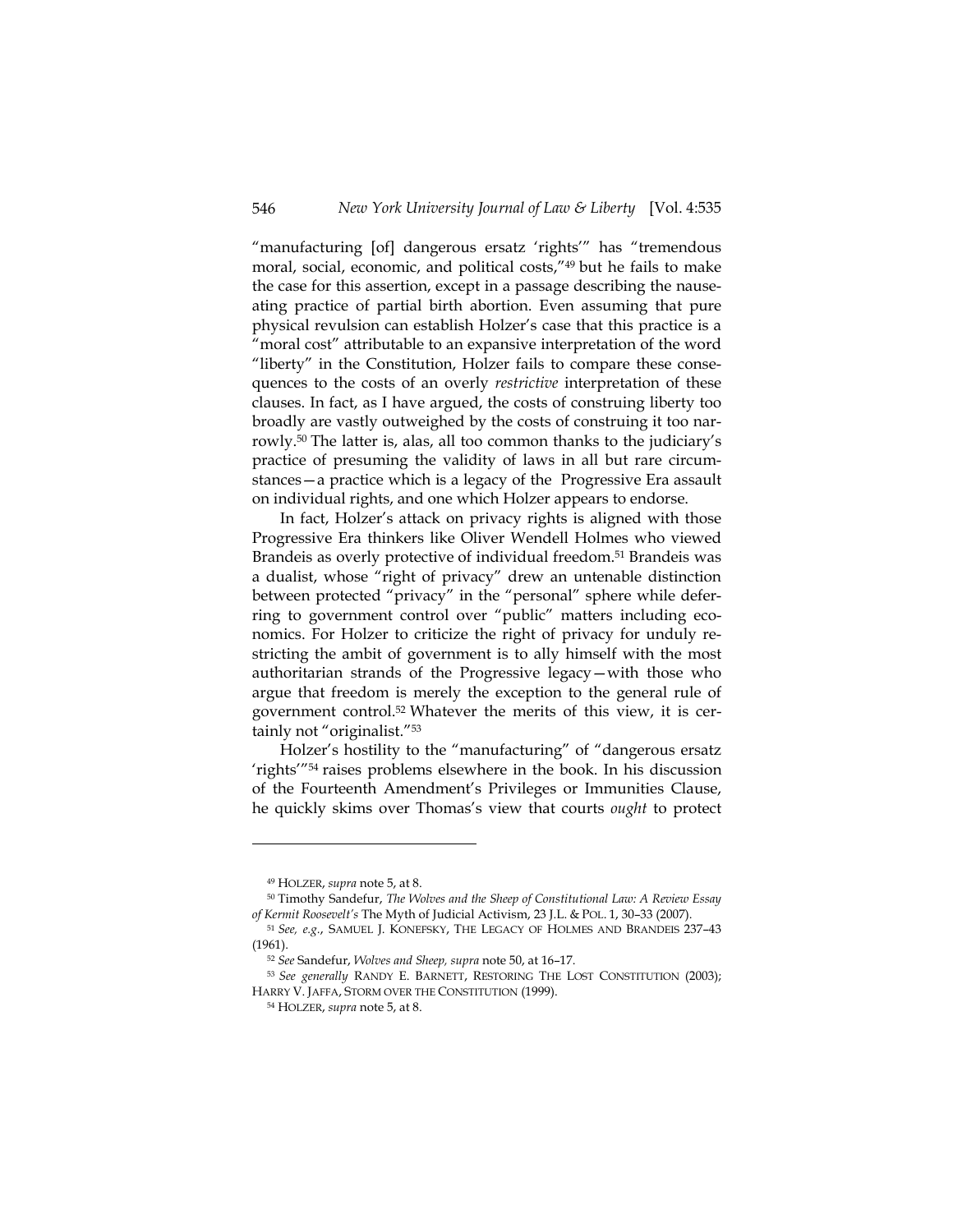unenumerated rights against state interference, a view Thomas expressed most clearly in *Saenz v. Roe*, 55 but hinted at in other cases, including *Troxel v. Granville*.<sup>56</sup> But Thomas's belief in a reinvigorated Privileges or Immunities Clause requires closer examination.

In *Saenz*, Thomas argued that the notorious *Slaughterhouse Cases*57 ought to be overruled.58 *Saenz* was the decision which declared that the Privileges or Immunities Clause only protects a narrowly specified class of federal constitutional rights against interference by states; a decision that rested on the Court's aversion to interfering with state sovereignty. Contrary to the holding of *Slaughterhouse*, the Fourteenth Amendment was intended *precisely* to allow courts to interfere with state autonomy in this respect.59 But while there is broad consensus today that *Slaughterhouse* was wrongly decided, overruling it would require the Court to inquire into what sorts of "privileges or immunities" are guaranteed against the state—that is, it would invite judges to examine the natural rights background of the Constitution, or, as conservatives like Robert Bork would put it, to "manufacture rights." This is why many such conservatives continue to defend the *Slaughterhouse* decision.<sup>60</sup>

In *Troxel*, the Court was asked to decide whether a state can require parents to allow grandparent-child visitation, or whether such a law interferes with a parent's right to raise a child without unreasonable interference. Thomas held the law unconstitutional, and although he expressed his skepticism regarding substantive due process theory, he strongly hinted that unenumerated parental rights should be protected under the Privileges or Immunities Clause.61 Justice Scalia took issue with this suggestion in language

<sup>55 526</sup> U.S. 489, 521–23 (1999) (Thomas, J., dissenting).

<sup>56 530</sup> U.S. 57, 80 (2000) (Thomas, J., concurring in the judgment).

<sup>&</sup>lt;sup>57</sup> The Slaughterhouse Cases, 83 U.S. (16 Wall.) 36 (1873).<br><sup>58</sup> Saenz v. Roe, 526 U.S. at 527–28 (1999) (Thomas, J., dissenting) (arguing that the *Slaughterhouse Cases* "sapped the [Privileges or Immunities] Clause of any meaning" and that he "would be open to reevaluating its meaning in an appropriate case.").

<sup>59</sup> *See, e.g.*, Kimberly Shankman & Roger Pilon, *Reviving the Privileges or Immunities Clause to Redress the Balance Among States, Individuals, and the Federal Government*, 3 TEX. REV. L. & POL. 1, 20 (1998).

<sup>60</sup> *See, e.g.*, ROBERT BORK, THE TEMPTING OF AMERICA: THE POLITICAL SEDUCTION OF THE LAW 47–50 (1990).

<sup>61</sup> *Troxel*, 503 U.S. at 80 (Thomas, J., concurring in the judgment).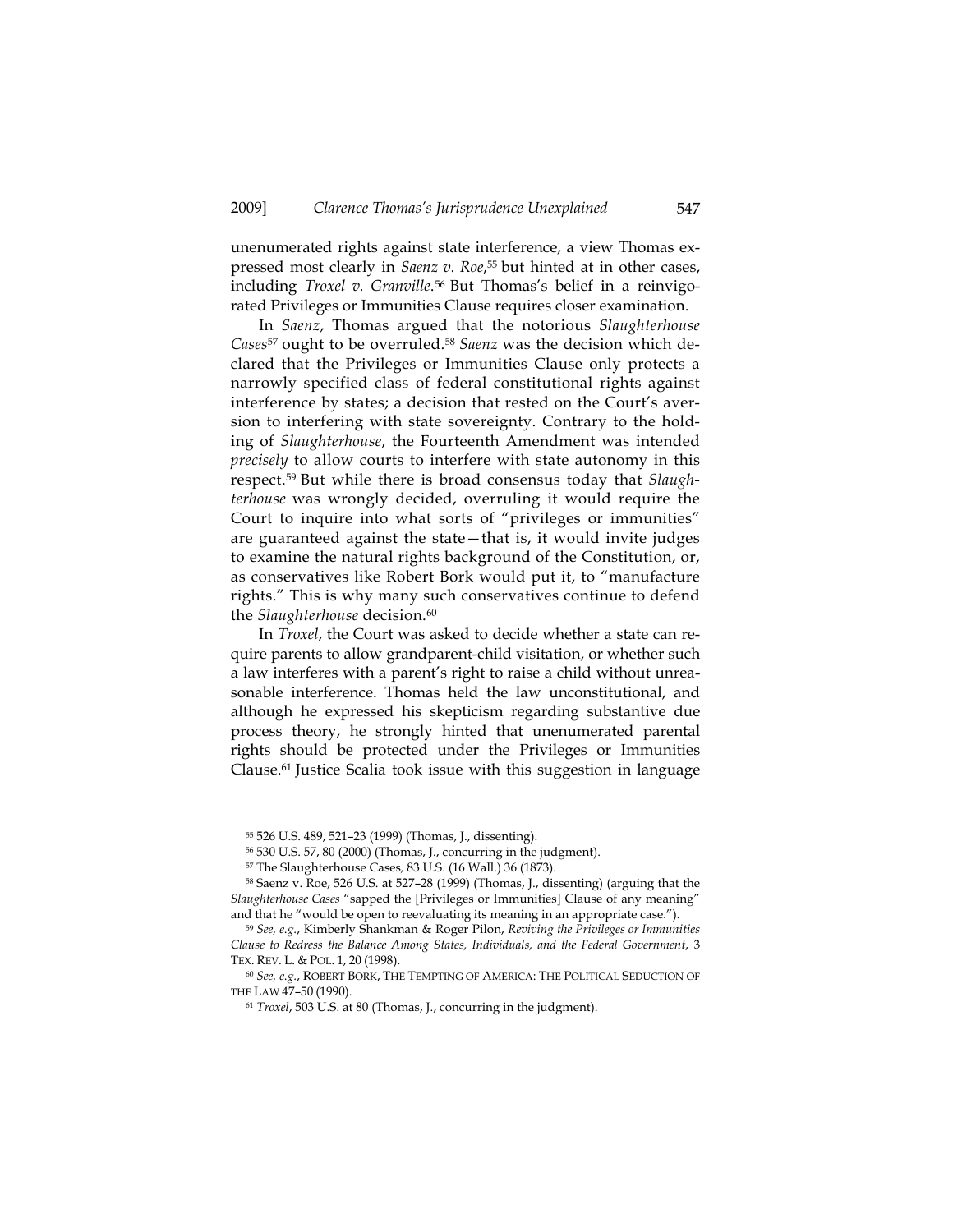which emphatically declared that "the power which the Constitution confers upon me as a judge" did not include the power "to deny legal effect to laws that (in my view) infringe upon what is (in my view) that unenumerated right."62 Thomas's rejection of *Slaughterhouse* should, in Scalia's eyes at least, raise exactly the same danger that courts will "manufacture rights" under the Privileges or Immunities Clause that Holzer finds worrisome in due process cases.

But Holzer flies past this controversy. While he praises Thomas for rejecting substantive due process, he fails to explain why enforcing the same sorts of unenumerated rights under the Privileges or Immunities Clause would be acceptable. It is not clear that conservatives can have it both ways: either unenumerated natural rights have a role to play in constitutional jurisprudence (as the framers of the Constitution and the framers of the Fourteenth Amendment believed) or they do not.

#### **II. FEDERALISM**

Given the weakness of Holzer's analysis of substantive due process, it is unsurprising that his book contains little insight on the legal controversies surrounding federalism as well. The Constitution's assignment of authority to the state and federal government is a source of constant turf battles between bureaucrats' dispute about the proper interpretation of substantive powers, and fundamental questions about the Constitution's purposes. The fundamental question here is, to what extent should federal authorities intervene to protect individuals against oppression by states?

Between the 1870s and the opening years of the twentieth century, this question was answered by reference to substantive due process: certain rules of fairness, and some of the substantive guarantees that those rules implied, were held to be essential to the "due process" which the Fourteenth Amendment secures against state intervention. In *Chicago, Burlington & Quincy Railroad*, 63 for example, the Court held that it violated a person's right to due process of law for a state to take private property without compensation. Contrary to

<sup>62</sup> *Id.* at 92 (Scalia, J., dissenting).

<sup>63</sup> Chi., Burlington, & Quincy R.R. v. City of Chicago, 166 U.S. 226 (1897).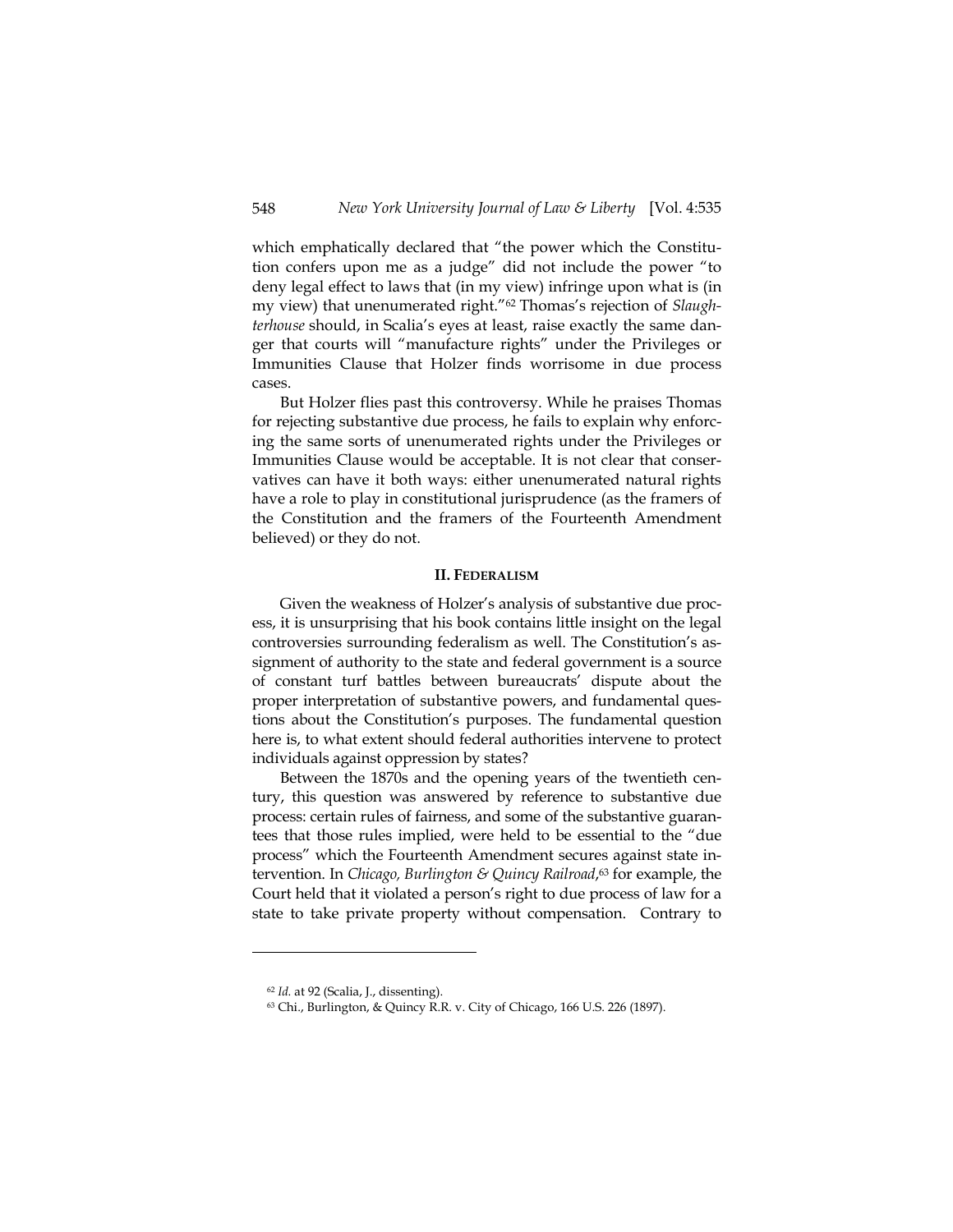popular myth, this case was not the first case to "incorporate" one of the Bill of Rights guarantees to the states; it was instead a pure substantive due process case that happened to hold that uncompensated takings were violations of the Fourteenth Amendment's Due Process Clause.64 In the 1900s, this somewhat amorphous understanding was gradually superseded by the "incorporation" doctrine, which held that the Due Process Clause incorporated the specific guarantees in the Bill of Rights to the states.<sup>65</sup> The incorporation doctrine differed from its predecessor in being more specific and limited, but it led later generations of lawyers to think of the Due Process Clause as a mere doorway, through which the substantive guarantees of the Bill of Rights, once applicable only against the federal government, now stepped in to bar state governments as well.

The problem with this more rigid notion of incorporation, as Akhil Amar has pointed out,<sup>66</sup> is that simply translocating Bill of Rights guarantees to the states often makes no literal sense. Take, for example, the Establishment Clause.<sup>67</sup> If the Clause had merely declared that "Congress shall not create an established church," it would be easy enough to "incorporate" this against the states by merely substituting the word "states" for "Congress." But the Clause does *not* prohibit Congress from establishing religion—it prohibits Congress from enacting legislation which interferes with a state's decision to create, or to not create, an established church. As originally written, it did not protect an individual right; it protected federalism, by simply leaving it to the states to decide whether or not to establish religion.68 Incorporating the Clause directly to the states—erasing "Congress shall make no law" and replacing it with "States shall make no law"—would be incoherent, since it would allow the states both total discretion and no freedom on the matter.

On the other hand, there is overwhelming evidence that the authors of the Fourteenth Amendment did intend to apply the *substance*, if not

<sup>64</sup> U.S. CONST. amend. XIV, § 1; *see* Michael Rappaport, *Originalism and Regulatory Takings: Why the Fifth Amendment May Not Protect Against Regulatory Takings, But the Fourteenth Amendment May*, 45 SAN DIEGO L. REV. 729 (2008). 65 Gitlow v. New York, 268 U.S. 652, 664 (1925).

<sup>66</sup> AKHIL REED AMAR, THE BILL OF RIGHTS: CREATION AND RECONSTRUCTION 215– 218 (1998).<br><sup>67</sup> U.S. CONST. amend. I.

<sup>68</sup> *See* AKHIL REED AMAR, AMERICA'S CONSTITUTION: A BIOGRAPHY 32–42 (1998).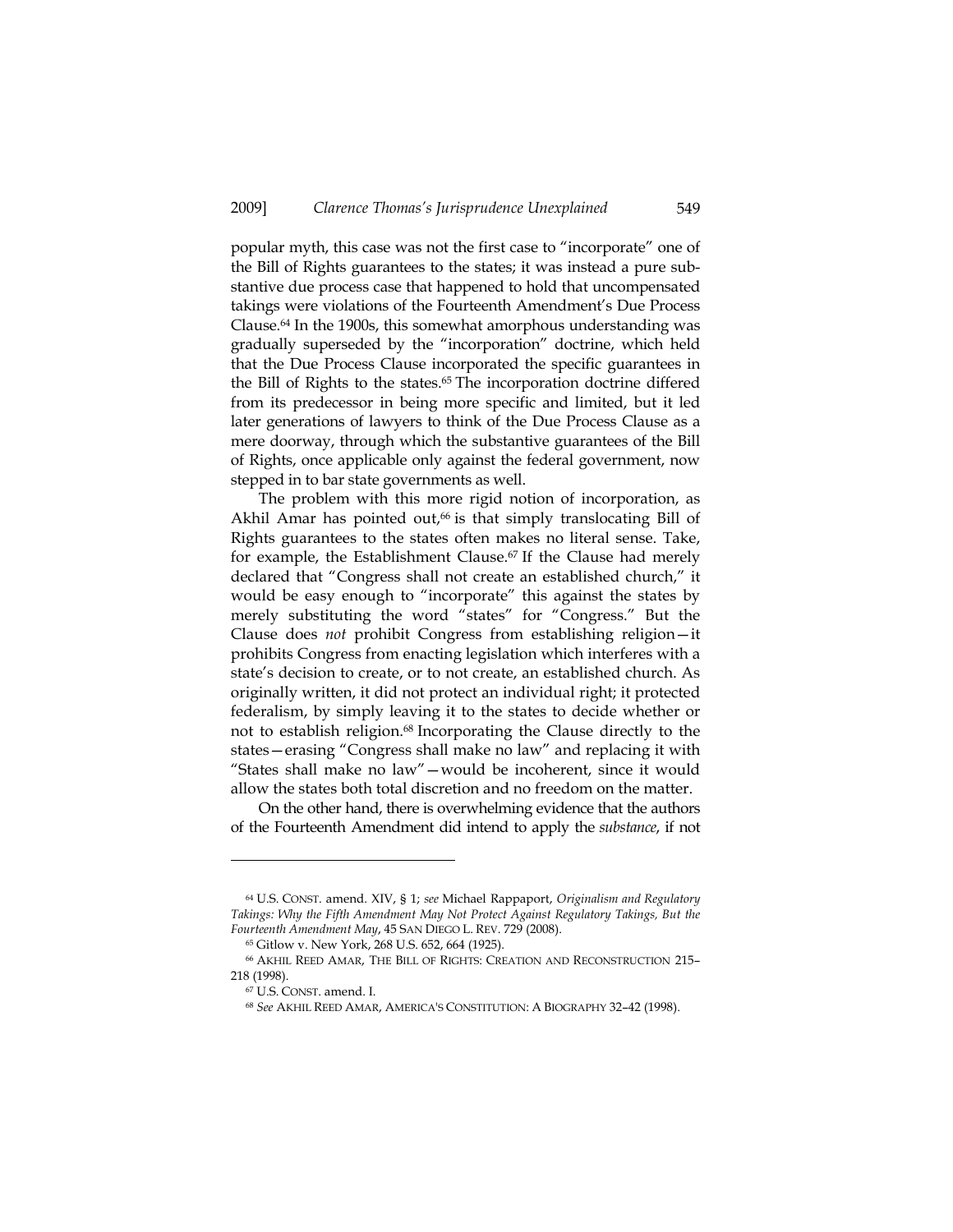the form, of the Bill of Rights to the states,<sup>69</sup> including even confusing instances like the Establishment Clause. At the very least, it is clear that the Amendment protects the "privileges or immunities of citizens of the United States" against interference by state government, and that these privileges or immunities would include at least *some* of the substantive guarantees of the Bill of Rights, such as freedom of speech. It is difficult to imagine what else that Clause *could* possibly mean except that traditionally recognized rights of Americans should also be guaranteed against state interference. And, as Amar points out, by the time the Fourteenth Amendment was ratified, the Establishment Clause was widely interpreted as a guarantee of one of these traditional, fundamental rights, rather than as the federalism guarantee that it originally was. Amar concludes that the Fourteenth Amendment therefore *does* protect an individual's right to be free from established religions in their home states, even though that had not been the intent when the Establishment Clause itself was written, almost a century earlier.

These are complex questions, and in his concurring opinion in *Zelman v. Simmons-Harris*, 70 Justice Thomas opened the debate by arguing that the direct incorporation of the Establishment Clause is incoherent and ought to be abandoned. But he failed to address Amar's point about how the understanding of that Clause had changed by the time the Fourteenth Amendment was written. Along the same lines is his opinion in *Morse v. Frederick*, 71 in which he argued that the First Amendment's free speech clause should not apply at all to public schools, because at the time of ratification, it was not understood as limiting the degree to which schools could restrict student speech. This is a radical but reasonable argument. One obvious objection to it is that the same is true of segregation: in 1868, government schools were racially segregated, and there is not clear evidence that the authors of the Fourteenth Amendment intended to change that fact. Thomas certainly does not believe that the Amendment allows government schools to segregate on the basis of race.<sup>72</sup> So while Thomas's opinions on these matters are original and raise fascinating questions, they still leave

<sup>69</sup> *See* MICHAEL KENT CURTIS, NO STATE SHALL ABRIDGE (1986). 70 536 U.S. 639, 676–80 (2002) (Thomas, J., concurring).

<sup>71 551</sup> U.S. 393, 410-11 (2007) (Thomas, J., concurring).

<sup>72</sup> *See* Parents Involved in Cmty. Sch. v. Seattle Sch. Dist. No. 1, 551 U.S. 701, 748- 82 (2007) (Thomas, J., concurring).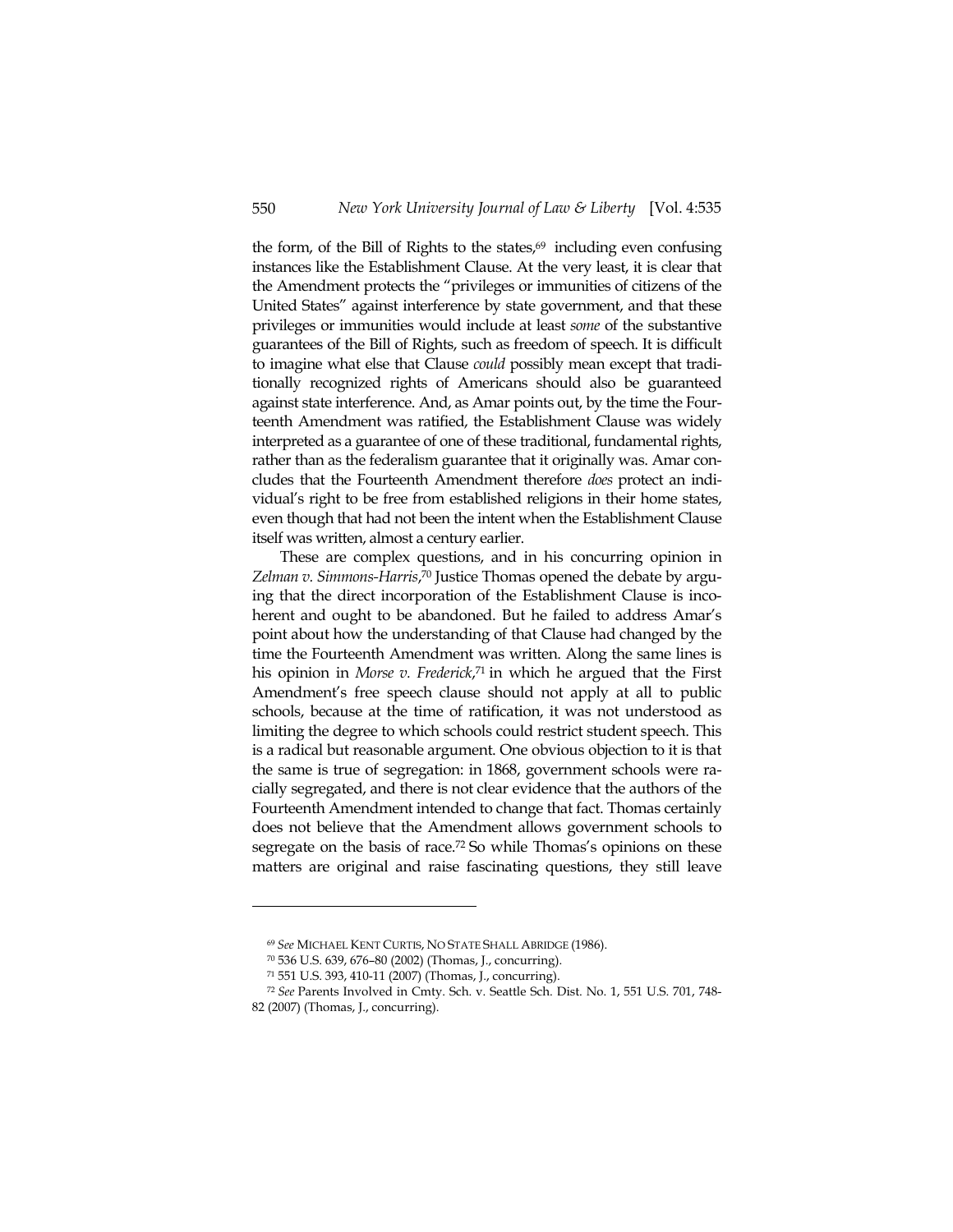sticky problems to be addressed, and Holzer fails to discuss any of them. Instead, he flippantly rejects the entire incorporation doctrine as a "dogma"73 and the "wellspring of twentieth century judicially created... 'rights,'"74 and leaves it at that.<sup>75</sup>

One other problem with critiques of unenumerated rights and of the incorporation doctrine is that they often make a fetish out of state autonomy that trumps individual rights, thereby perverting the constitutional scheme of federalism. Federalism is not an end in itself; it is a means to the accomplishment of ends specified in the Constitution's preamble: in particular, to "secur[ing] the blessings of liberty."76 The fact that federalism is an instrumental good for the preservation of liberty is made clear by Madison's statement in Federalist No. 45 that when state sovereignty intrudes on liberty, "let the former be sacrificed to the latter."77 But without a clear focus on the organizing purpose of securing individual rights, it is all too easy to fall into a habitual perspective of exalting state power (the means) over individual liberty (the end). That approach to federalism, common among many of today's leading conservative thinkers, would allow states to determine the content of the liberty guaranteed or not guaranteed by government. Some conservatives have indeed such a taste for state power that they even subscribe to a Calhounian "compact" theory,78 which holds that the Constitution essentially creates a treaty between largely independent and sovereign states, states which have autonomy to curtail individual freedom almost at will. This view is fundamentally flawed, not least because the Constitution is instead a government of the whole people of the United States, deriving its

<sup>&</sup>lt;sup>73</sup> HOLZER, *supra* note 5, at 71.<br><sup>74</sup> *Id.* at 153.<br><sup>75</sup> Thomas himself does not ever appear to have criticized the incorporation doctrine per se.

<sup>76</sup> U.S. CONST. pmbl. 77 THE FEDERALIST NO. 45, at 229 (James Madison) (Lawrence Goldman ed., 2008). 78 John C. Calhoun, the intellectual godfather of the Confederacy, articulated the

compact theory in his early writings. Calhoun, however, claimed with some plausibility to have derived his interpretation of the Constitution from the writings of Thomas Jefferson and James Madison. *See* HARRY V. JAFFA, A NEW BIRTH OF FREEDOM: ABRAHAM LINCOLN AND THE COMING OF THE CIVIL WAR 403–71 (2000).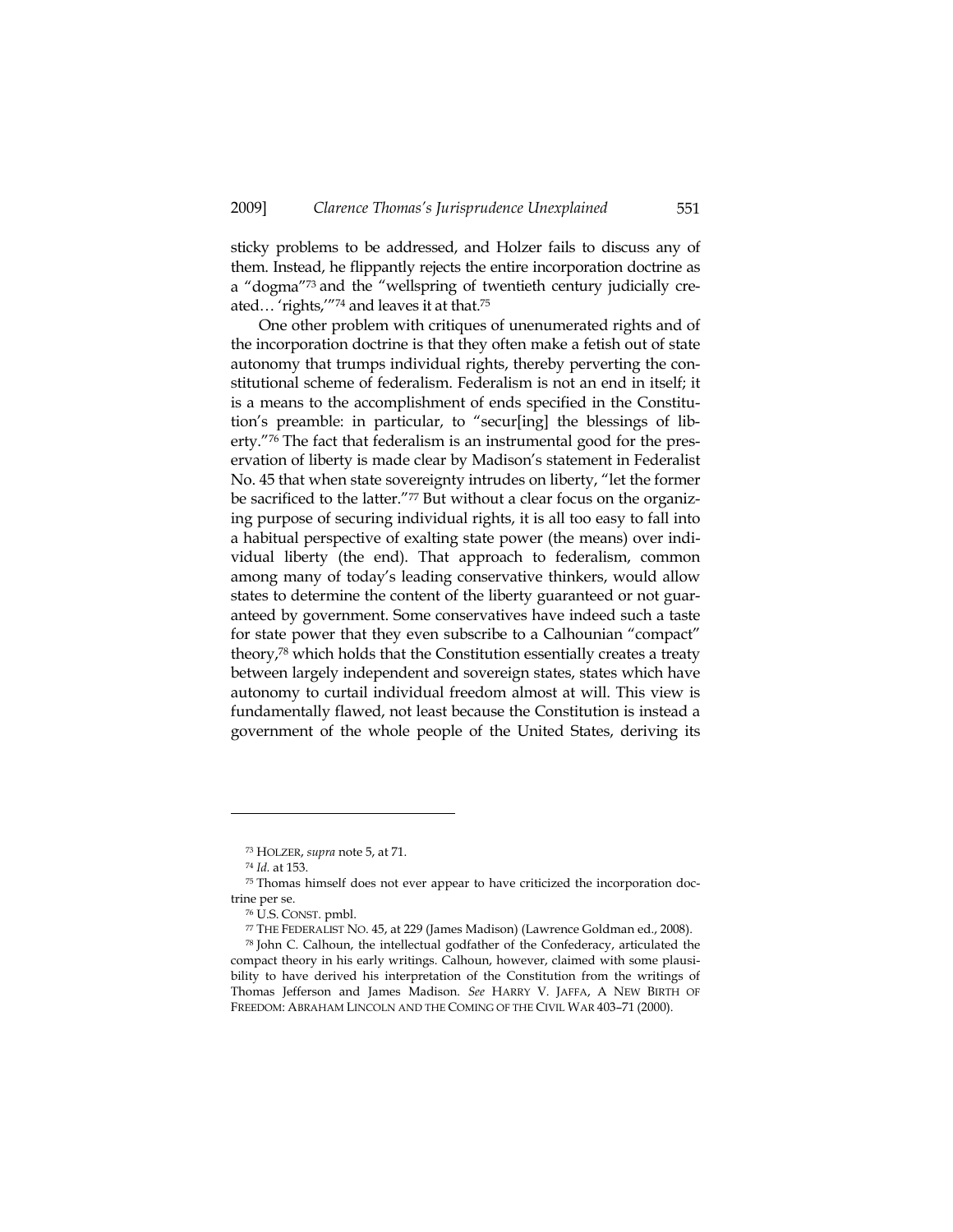authority from a different source than do the state governments. 79 But because these conservatives hold that states created the Constitution, they also believe states have great power to fend off interference by the federal government.

One might expect Justice Thomas to oppose this latter view, given the profound influence on his thought by Harry Jaffa, who more than any thinker in recent conservative history has articulated the case for federal union against the Calhounian compact theory. Yet in *U.S. Term Limits, Inc. v. Thornton*, 80 Thomas did just the opposite.

In that case, the Court was asked to decide whether states could limit the terms of Congressional representatives. The majority held that congressmen are federal officers whose powers exist independently of state restrictions, so that states could not limit the number of terms that members of Congress could serve. Justice Thomas dissented, adopting essentially the compact theory of the Constitution and declaring that "[t]he ultimate source of the Constitution's authority is the consent of the people of each individual State, not the consent of the undifferentiated people of the Nation as a whole."81 Thomas's dissent, while sophisticated and highly intelligent, demonstrated a profound misunderstanding of the nature of the federal union, but Holzer is again silent about this controversy. Holzer simply emphasizes the importance of the Tenth Amendment and the concept of state autonomy. 82 Once again, this is disappointing, because a serious debate over the nature of federal and state sovereignty plays an important role in constitutional debates even within conservatism, let alone between conservatives and other groups. Thomas's position within this controversy would be a fascinating subject for discussion, but that discussion is missing in Holzer's book.

<sup>79</sup> *See* Timothy Sandefur, *How Libertarians Ought to Think About the U.S. Civil War*, 28 REASON PAPERS 61, 66–73 (2006); AKHIL REED AMAR, AMERICA'S CONSTITUTION: A BIOGRAPHY 5–53 (2005).

<sup>80 514</sup> U.S. 779 (1995) (Thomas, J., dissenting).

<sup>81</sup> *Id.* at 846.

<sup>82</sup> *See. e.g.,* HOLZER, *supra* note 5, at 152.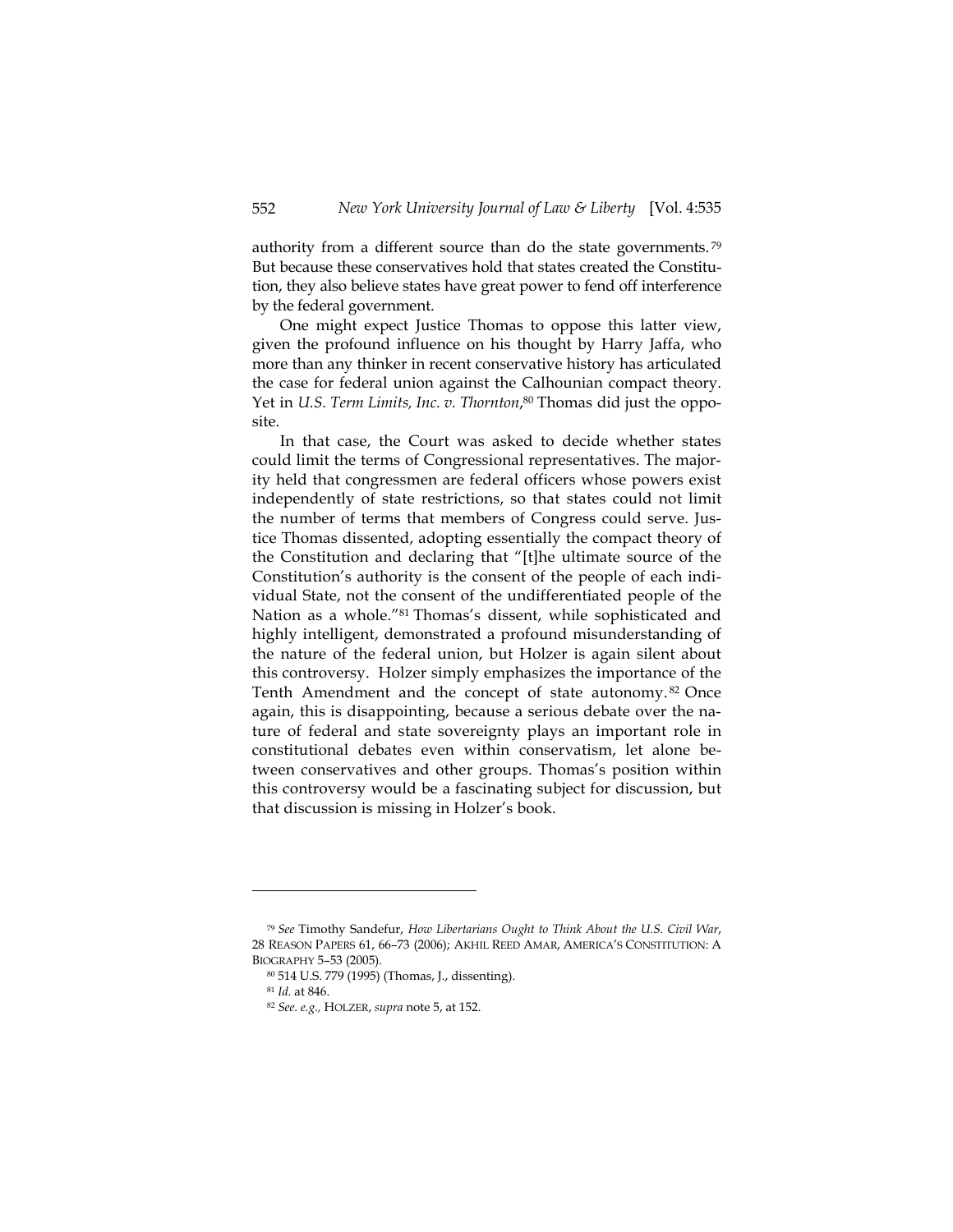## **III. ORIGINALISM**

A running theme in Holzer's book is that Justice Thomas is a strong and consistent practitioner of "originalism" in constitutional interpretation.83 This is true, but it raises three obvious questions which Holzer does not adequately address: (a) if Thomas is a competent originalist, why do his opinions at times differ from those of Justice Antonin Scalia, widely regarded as an originalist also?; (b) what, precisely, *is* originalism?; and (c) why should originalism guide our interpretation of the Constitution in the first place?

Holzer does note the many instances in which Thomas and Scalia have diverged, particularly the *Troxel* case and *Gonzales v. Raich*,<sup>84</sup> which upheld the federal government's power under the Interstate Commerce Clause to regulate the possession of marijuana that is not involved in commercial transactions and does not cross state lines. Holzer notes that part of the difference between Scalia and Thomas on this score was Scalia's greater willingness to accept the continuing validity of court decisions which may have themselves ignored the Constitution's original meaning. 85 But Scalia's greater reliance on *stare decisis* is not the only, or even the most interesting, source of dispute between the two justices.

As their opinions in *Troxel* reveal, their differences center largely on their different views of the proper role of natural rights in an originalist interpretation. Although both describe themselves as originalists, the justices disagree about whether originalism is limited to an interpretation of the Constitution's language only, or whether the political-philosophical context of the Constitution's framing should also factor into the analysis. While Scalia does not reject the doctrine of natural rights entirely as many conservatives do, he believes that natural rights are political concepts that can only be interpreted or relied upon by the elected, political branches of the government and not by courts.<sup>86</sup>

For example, with regard to abortion, Scalia has repeatedly declared that it is up to the democratic process to provide or to deny a

<sup>83</sup> *Id.* at 155. 84 545 U.S. 1 (2005).

<sup>85</sup> HOLZER, *supra* note 5, at 67–68, 83. 86 *See* Harry V. Jaffa, *The False Prophets of American Conservatism*, THE CLAREMONT INSTITUTE, Feb. 12, 1998, available at http://www.claremont.org/publications/pubid.670/pub\_detail.asp.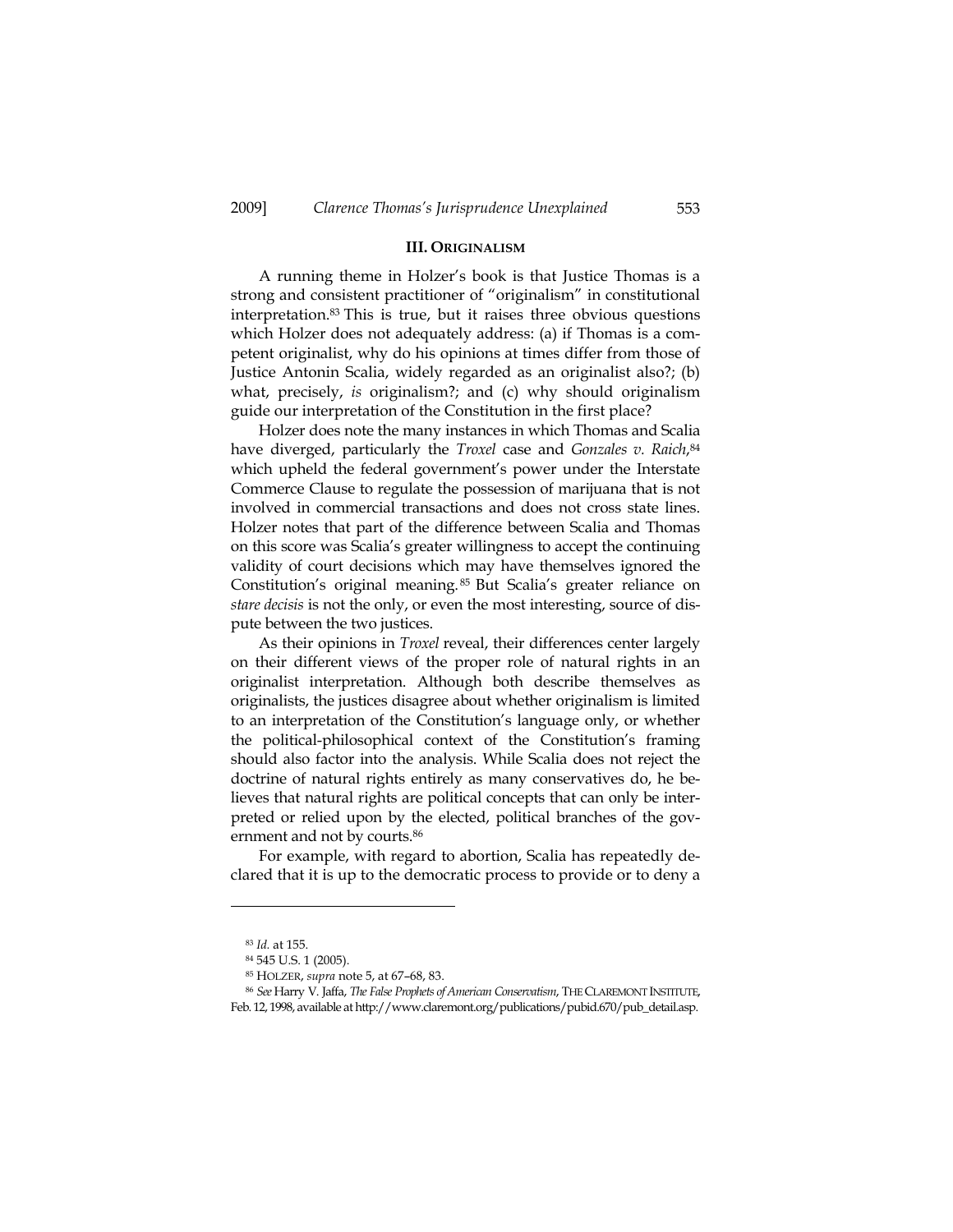right to abortion<sup>87</sup>-a thoroughly positivistic view that cannot be reconciled with a natural rights analysis (whether that analysis be "pro-choice" or "pro-life"). While he has sometimes recognized the validity of natural rights (*Troxel*), he more often has declared that the rights courts protect are those that have been *given* to minorities as an act of political *choice*, rather than being pre-political endowments by which we are endowed by our creator: "Do you want a right to abortion? Create it in *the way that most rights are created in a democratic society*: persuade your fellow citizens and enact a law."88 This theory has been labeled "conservative originalism,"89 although given the Founders' emphasis on the importance of natural rights both inside and outside the courtroom—one can question whether an "originalism" that rejects natural rights can really be called "originalism" at all.90

 Thomas's willingness to rely on the natural rights tradition has been called "liberal originalism"—liberal in the classical sense, as aiming toward the protection of individual liberty, rather than upholding the authority of government to prevent social disruption.<sup>91</sup> Thomas's liberal originalism is imperfect, as I have indicated—his failure in *Lawrence* to delve into whether one's natural right to liberty includes the right to engage in private, adult, consensual sexual acts is one serious flaw—but it is far truer to the genuine meaning of a Constitution that is emphatically a natural rights document. This dispute as to the real "original meaning" is a central controversy in the contemporary development of conservative jurisprudence, and some observers have even suggested that Thomas's more robust understanding has prodded Scalia's jurisprudence in a more natural rights-friendly direction. Any "conservative perspective" on Justice Thomas's jurisprudence ought to address these disputes particularly given that arguments about the proper role of natural rights

<sup>87</sup> *See, e.g.*, Planned Parenthood of Se. Pa. v. Casey, 505 U.S. 833, 979–980 (1992) (Scalia, J., concurring in the judgment in part and dissenting in part).

<sup>88</sup> *See* Smith, *supra* note 34, at 206 (emphasis added) (quoting an interview of Justice Scalia).

<sup>89</sup> *See* GERBER, *supra* note 3, at 4; Sandefur, *Liberal Originalism*, *supra* note 4.

<sup>90</sup> Sandefur, *Liberal Originalism*, *supra* note 4, at 490–510. 91 *Id.*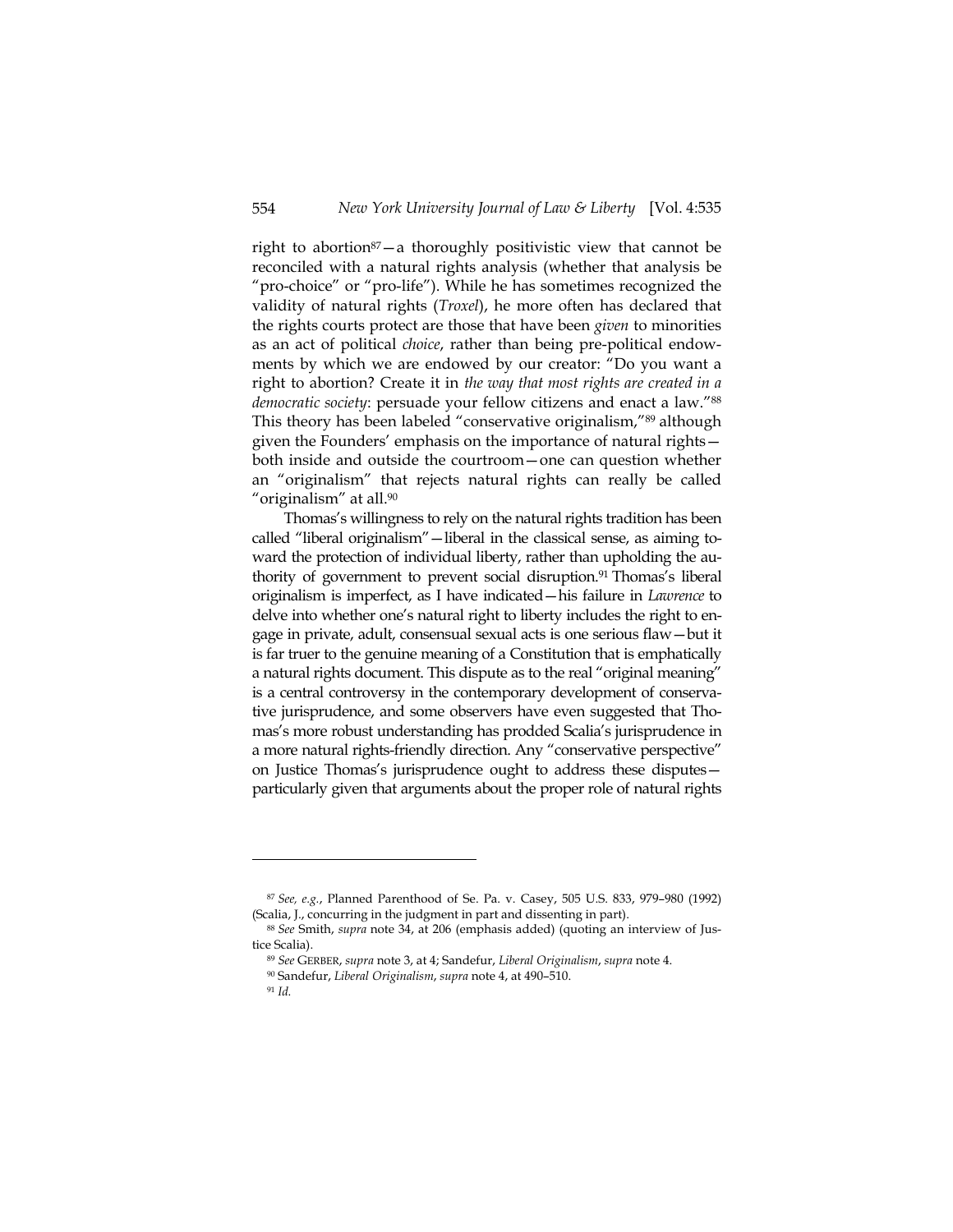in constitutional jurisprudence are almost as old as the republic itself.<sup>92</sup> Yet Holzer, once again, fails to provide such a discussion.<sup>93</sup>

Equally central to any vindication of Clarence Thomas's jurisprudence is the question of why the framers' original understanding should matter in the first place. Originalism has strong intuitive appeal, in large part because it seems to offer an *objective* interpretation which is not subject to the subjective, policy-oriented, political, unpredictable decision-making which has so justly injured the reputation of "living constitutionalism." But the degree to which it accomplishes this is questionable, particularly given disputes as to the meaning of originalism itself. Moreover, objectivity in interpretation appears to be a feature that can be separated from the other elements of originalism. As Tara Smith recently observed, an originalist like Scalia, who defines a constitutional term (like "liberty") by inquiring into the specific acts that the Constitution's framers believed were denoted by that term, is not really accomplishing objectivity at all, but merely excavating the *subjective* motivations of past generations.<sup>94</sup> Asking whether the Framers believed that private consensual homosexual acts between adults would be included within the word "liberty" is an epistemological error: the words in the Constitution are *concepts*, which refer not to a precise list of specified percepts, but to an open-ended series of concretes sharing certain qualities.95 A judge's task in defining a constitutional term is not a matter of simply transcribing the list of concretes that past generations thought would be denoted by that term, but instead a matter of understanding the objective meaning of the concept and then bringing to it the particular facts of a given case to see whether they are included within that concept.<sup>96</sup> This is what courts already do when deciding whether a given set of facts constitute "murder"

<sup>92</sup> *See, e.g.*, Calder v. Bull, 3 U.S. (3 Dall.) 386 (1798). 93 Indeed, Holzer shows signs of being insensitive to these nuances. In the passages defining originalism he quotes Edwin Meese, Robert Bork, and my colleague Steven Geoffrey Geiseler, three writers whose views on natural rights and originalism diverge widely. Holzer appears to define originalism either by the vague standard of "what the founders thought" or simply by contrast with "living constitutionalism." HOLZER, *supra* note 5, at 3–6. 94 *See* Smith, *supra* note 34, at 206–07.

<sup>95</sup> *See* AYN RAND, INTRODUCTION TO OBJECTIVIST EPISTEMOLOGY 65–69 (Harry Binswanger & Leonard Peikoff eds., expanded 2d. ed. 1990) (1967).

<sup>96</sup> Smith, *supra* note 34.